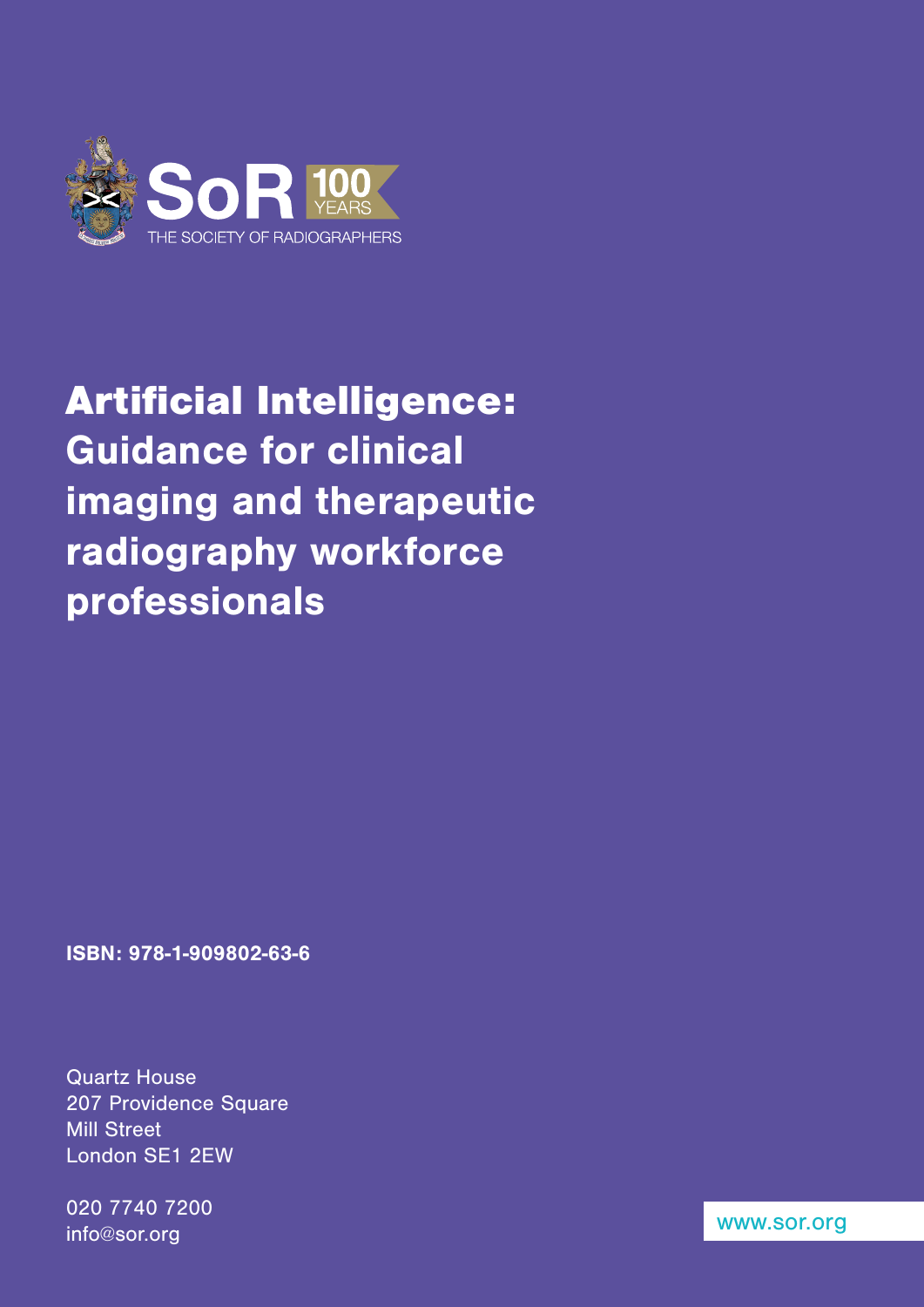# **Contents**

| <b>Executive Summary</b>                                    | $\overline{3}$  |
|-------------------------------------------------------------|-----------------|
| Glossary of terms                                           | 4               |
| Acknowledgements                                            | 5               |
| <b>Background</b>                                           | 6               |
| <b>Introduction</b>                                         | 6               |
| Scope and purpose                                           | 7               |
| Working process and methods                                 | $\overline{7}$  |
| <b>Funding arrangements</b>                                 | 8               |
| <b>Declaration of Conflict</b>                              | 8               |
| SoR approval process                                        | 9               |
| Limits of the guidance                                      | 9               |
| Summary of Al Working Party Actions                         | 10              |
| Context                                                     | 10              |
| The implementation of technology                            | 10              |
| Al Strategy and Policies                                    | 11              |
| The development of AI in UK healthcare                      | 12              |
| Person-centred care and AI in the UK healthcare system      | $\overline{12}$ |
| Recommendations and Priorities for Clinical Practice        | 13              |
| Recommendations and priorities for Education                | 15              |
| Recommendations and Priorities for Research                 | 19              |
| Recommendations and Priorities for Stakeholder Partnerships | 22              |
| <b>Opportunities for Partnerships</b>                       | 23              |
| <b>References</b>                                           | 25              |
| <b>Recommended Reading and Resources</b>                    | 27              |
| <b>Appendix One</b>                                         | 29              |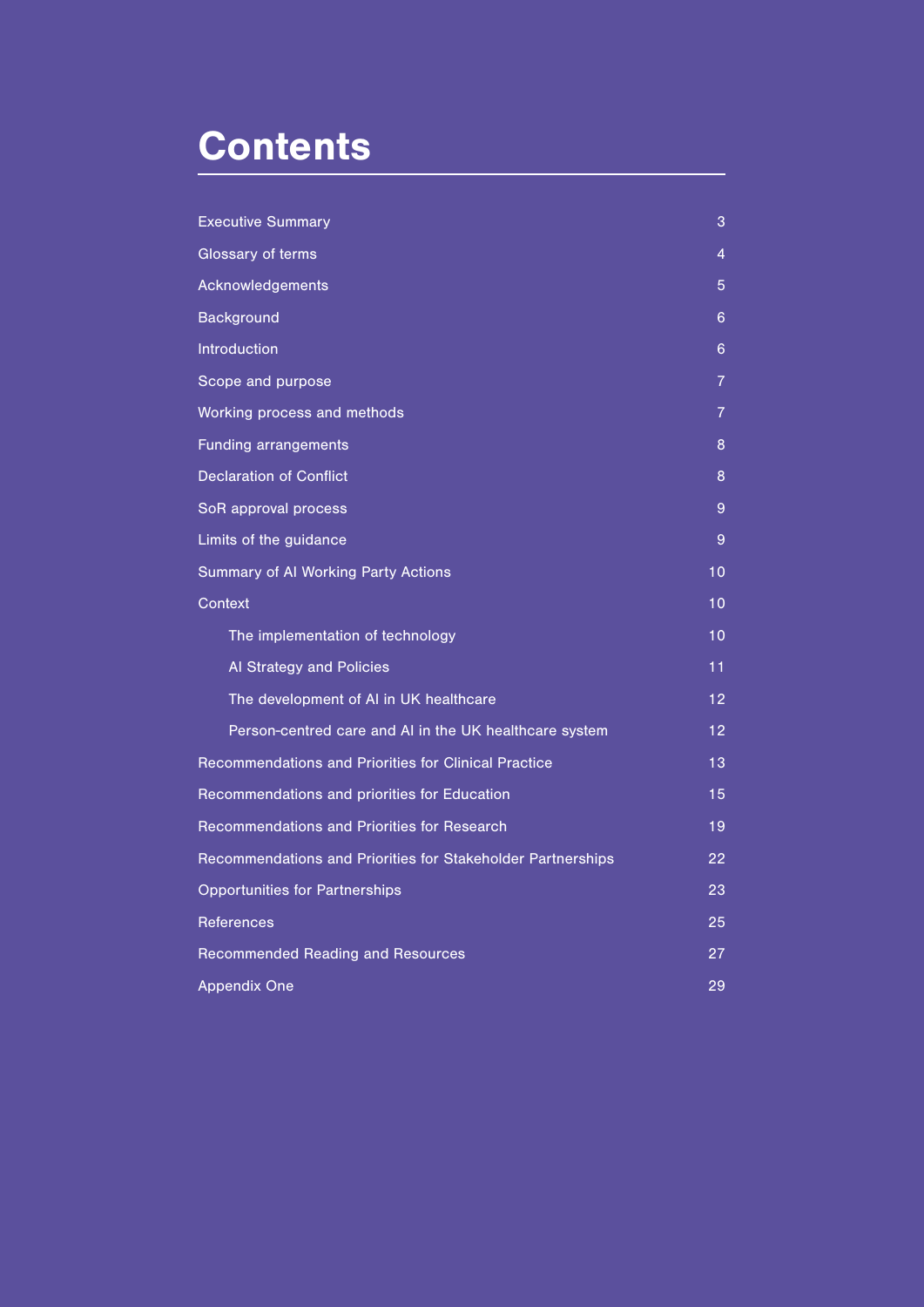# Executive Summary

## Artificial intelligence: Guidance for clinical imaging and therapeutic radiography workforce professionals

The Society of Radiographers (SoR) is a professional body and membership organisation with approximately 30,000 members across the UK. In January 2020, the Society and College of Radiographers (SCoR) issued a policy [statement with regards to artificial intelligence \(AI\)](https://www.sor.org/getmedia/c448d1be-63e9-4224-969c-320963825ab6/ai_policy_statement_v6_16_jan_2020_-_final.pdf_2). That short strategy statement focused on AI, including machine learning (ML) and deep learning (DL). It outlined that the professional body would continue to support radiography professionals to champion person-centred care and quality services in diagnostic and radiotherapy services when considering AI, with all its subsets.

An SoR working group was established following the publication of the AI guidance statement. This was initially convened in September 2020 with a six-month horizon. The broad purpose of the group was to represent the voices of the radiographic workforce in the development of AI technology, with aims to strengthen and support care for patients in clinical imaging and radiotherapy. Further, the group intended to act as a point of contact and to provide clinical, educational and research-related radiography advice. In addition, the group would forge, strengthen and expand partnerships for and with stakeholders who seek to collectively develop healthcare technology. A working recommendations document was deemed an appropriate vehicle to convey the voice of the radiography workforce on AI in the UK. Many other ideas and suggestions, including a UK-wide survey, and opportunities to connect with other AI groups within the National Health Service (NHS), but also independent of the NHS, were also highlighted as part of the working group.

The recommendations provided in this guidance document are focused on the different areas of radiographic practice in both clinical imaging and therapeutic services:

- Clinical practice
- Education
- Research
- Stakeholder partnerships

The recommendations were compiled using evidence from research literature, patient publications and healthcare professional policy and practice. The recommendations have been subject to a rapid period of peer, professional and patient assessment and review. Feedback was sought from a range of SoR members and advisory groups, including the SoR informatics group, the College of Radiographers (CoR) patient advisory group, the SoR research advisory group, and the CoR Education and Career Framework (ECF) review writing groups. It is hoped that these guidelines will be of value to: people who are developing, testing, validating and implementing AI for radiography in clinical practice; patients and carers; individual practitioners; service managers; and academic institutions.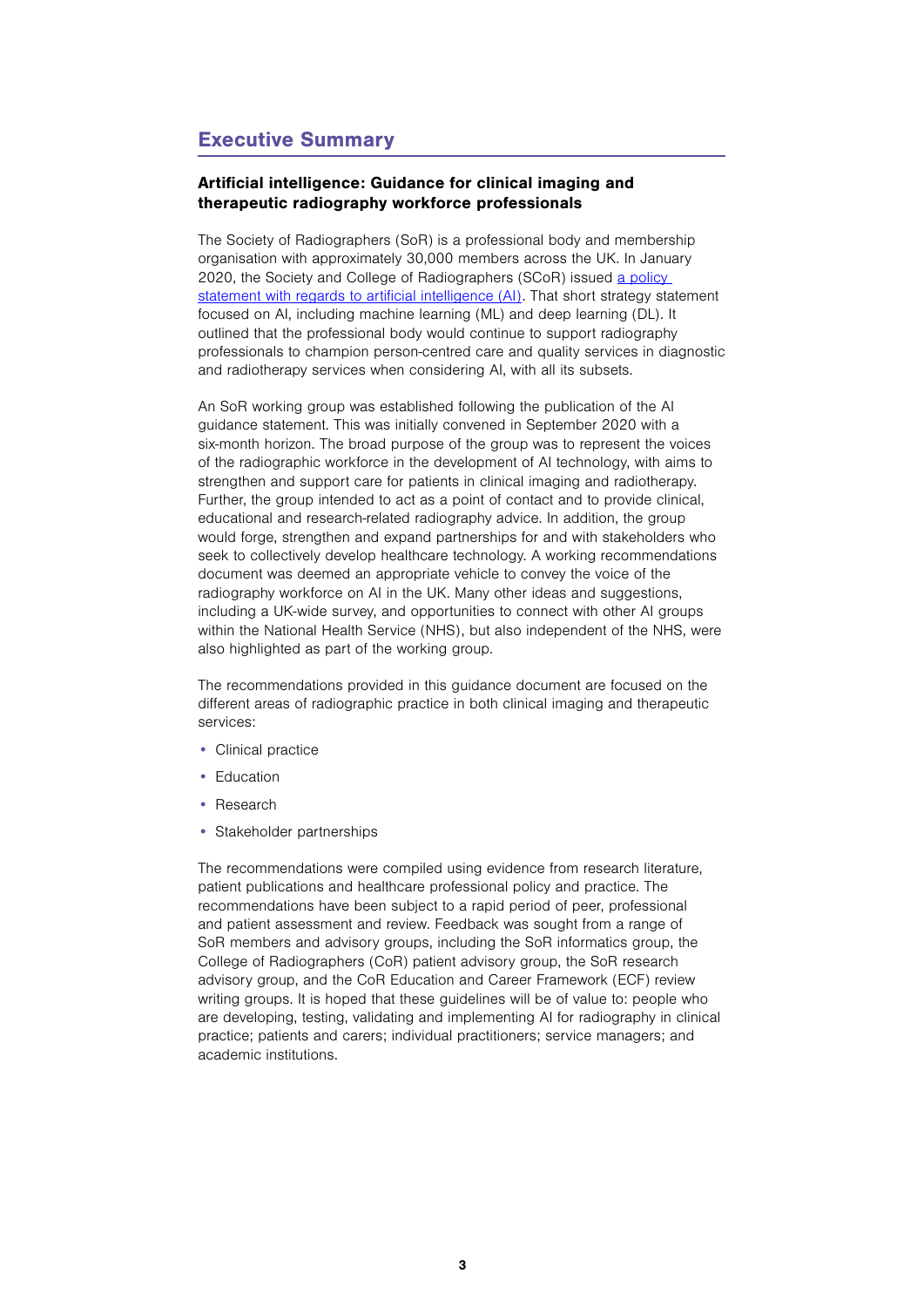# Glossary of Terms

[Accelerated Access Collaborative](https://www.england.nhs.uk/aac/) (AAC) artificial intelligence (AI) artificial intelligence emerging technology (AIET) [Association of Healthcare Technology Providers](https://www.axrem.org.uk/) (AXREM) [Care Quality Commission](https://cqc.org.uk/) (CQC) [College of Radiographers](https://www.collegeofradiographers.ac.uk/) (CoR) deep learning (DL) Education and Career Framework (ECF) education institution (EIs) [European Congress of Radiology](https://www.myesr.org/congress) (ECR) [European Federation of Radiographer Societies](https://www.efrs.eu/) (EFRS) [European Society for Radiotherapy and Oncology](https://www.estro.org/) (ESTRO) [European Society of Radiology](https://www.myesr.org/) (ESR) [Global Partnership on Artificial Intelligence](https://www.gpai.ai/) (GPAI) **[Health Education England](https://www.hee.nhs.uk/) (HEE)** [Institute of Physics and Engineering in Medicine](https://www.ipem.ac.uk/) (IPEM) [International Society of Radiographers and Radiological Technologists](https://www.isrrt.org/) (ISRRT) machine learning (ML) [Medicines and Healthcare products Regulatory Agency](https://www.gov.uk/government/organisations/medicines-and-healthcare-products-regulatory-agency) (MHRA) [National Consortium of Intelligent Medical Imaging](https://ncimi.co.uk/) (NCIMI) [National Health Service](https://www.nhs.uk/) (NHS) [National Imaging Academy Wales](http://imagingacademy.wales/) (NIAW) [National Institute for Health and Care Excellence](https://www.nice.org.uk/) (NICE) [National Institute for Health Research](https://www.nihr.ac.uk/) (NIHR) quality assurance and quality control (QA and QC) [Quality Standard for Imaging](https://www.collegeofradiographers.ac.uk/about-the-college/the-quality-standard-for-imaging) (QSI) [Royal College of Radiologists](https://www.rcr.ac.uk/) (RCR) [Scottish Radiology Transformation Programme](https://www.radiology.scot.nhs.uk/) (SRTP) [Society and College of Radiographers](https://www.sor.org/) (SCoR) [Society of Radiographers](https://www.sor.org/) (SoR) Society of Radiographers Artificial Intelligence Working Party (AIWP) [British Standards Institution](https://www.bsigroup.com/) (BSI) [East Midlands Imaging Network](https://emrad.nhs.uk/) (EMRAD) [UK Imaging and Oncology](https://www.ukio.org.uk/) (UKIO) Congress [UK Research and Innovation](https://www.ukri.org/?_ga=2.47011951.953797447.1625667553-1172591077.1611581394) (UKRI) United Kingdom (UK) [World Health Organization](https://www.who.int/) (WHO)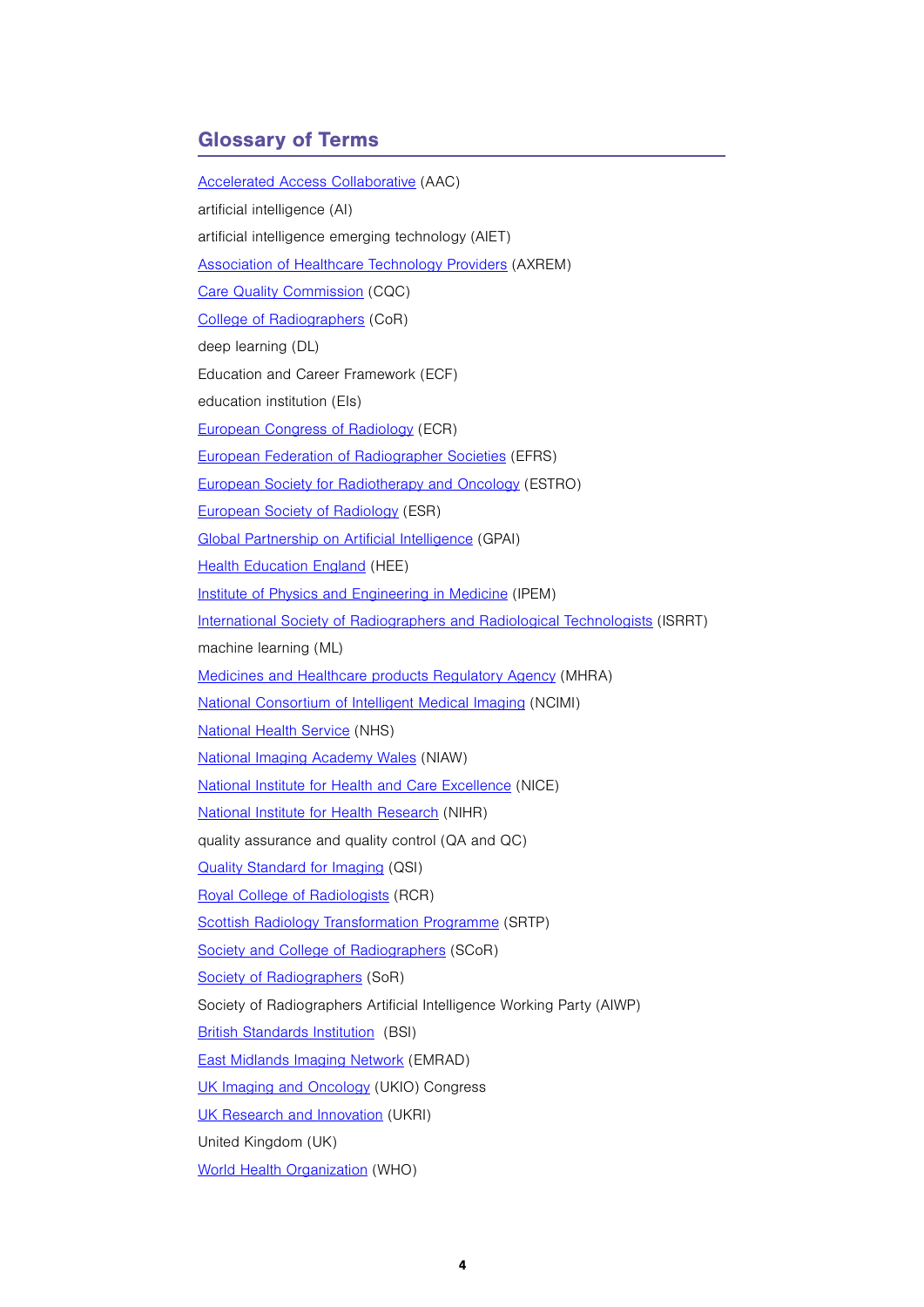# Acknowledgements

In addition to members of the SoR AI Working Party (Appendix One), SoR would like to thank the following key stakeholders for their insightful feedback and kind consideration of this guidance document: College of Radiographers (CoR) Patient Advisory Group, the SoR Research Advisory Group, the CoR Education and Career Framework (ECF) review working group, the SoR Informatics Group, Mrs. Charlotte Beardmore, Director of Professional Policy at SCoR, and externally, Professor Geraint Rees, University College London Pro-Vice-Provost on AI and Dean of the Faculty of Life Sciences.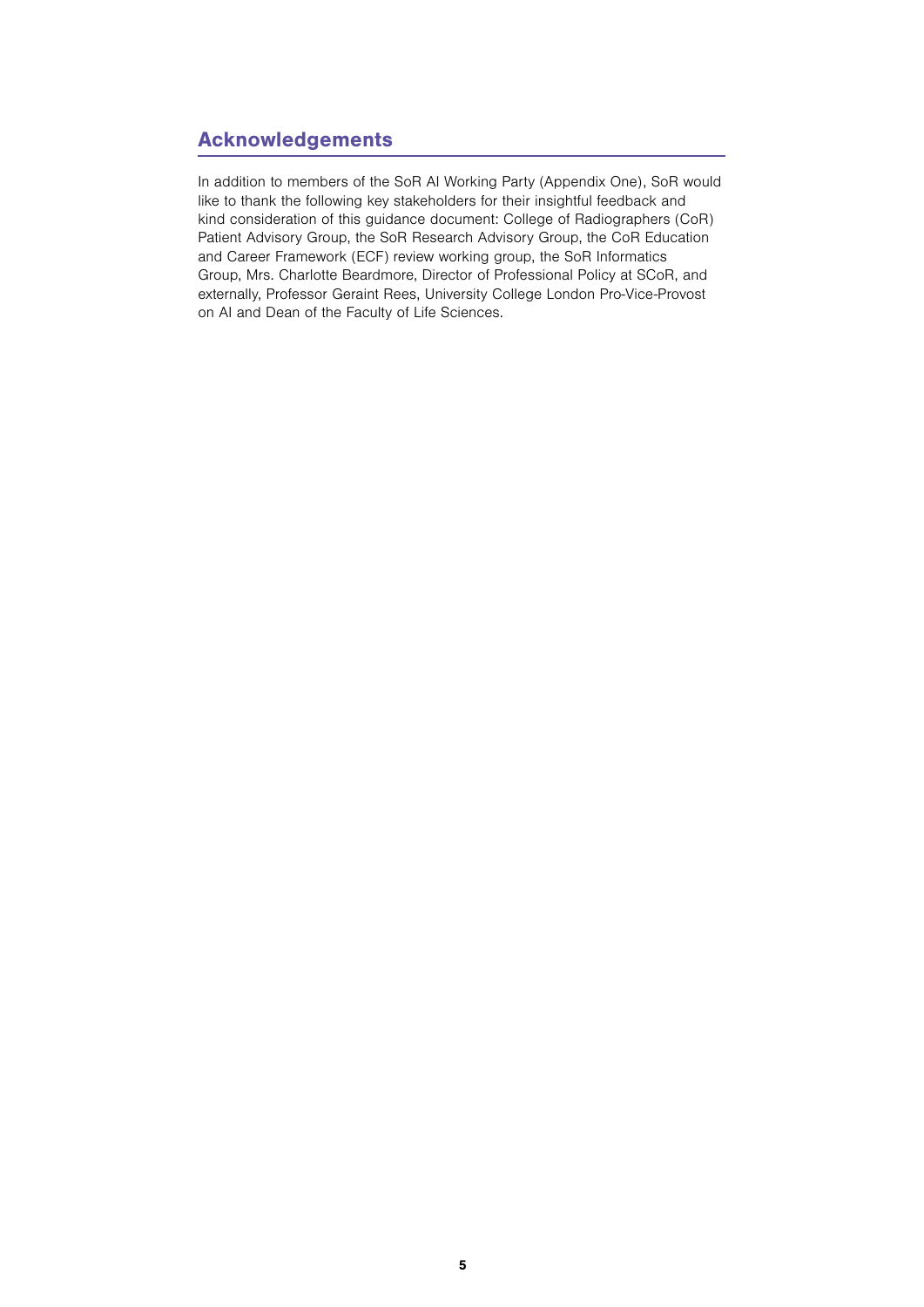# **Background**

Artificial intelligence (AI), including its subsets of machine learning (ML) and deep learning (DL), has the potential to make a profound impact on clinical practice and patient care. For brevity, this document will use the abbreviation AI to refer to these terms collectively.

In the UK, the language used in AI is evolving, with widely cited acronyms, abbreviations and glossaries available; an accessible example of these is contained in the appendices of a UK all-party parliamentary group report from the House of Lords [1].

Research is taking place across the world to investigate the use and development of AI. AI technology is seen as a way of managing growing demand and activity in healthcare but also as a means of improving patient outcomes. It is important to consider how the clinical imaging and radiotherapy workforces will use AI and technology to provide better quality services, while meeting the needs of those who use our services. It is crucial that patients and service users inform all development and are partners in research.

## Introduction

A working group for AI was established following the publication of a SCoR AI guidance statement in January 2020 [2]. The broad purpose of convening the working group was to represent the voices of the radiographic workforce in the development of technology, with aims to strengthen or improve care in clinical imaging and radiotherapy. Further, the group was intended to act as a point of contact and to provide clinical, educational and research-related radiography advice and partnerships for stakeholders who sought to collectively develop healthcare technology.

It was expected that the outputs of the working party could inform a number of SCoR documents under review in 2021: the CoR Education and Career Framework, the CoR Research Strategy 2021–2026 and the joint SCoR/Royal College of Radiologists (RCR) Quality Standard for Imaging (QSI). Therefore, it was important that the first edition of the guidance would be completed in time to inform these 2021 reviews.

Healthcare policy in the UK requires that all healthcare professionals, including those in radiography, provide person-centred care [3]. The publication of a values-based practice training template in diagnostic and therapeutic radiography [4] has been used to highlight that each person brings unique values, preferences and opinions to clinical imaging and radiotherapy services. Accordingly, the SoR and the CoR work with patients and the public to develop and publish guidance to support partnership working for patients, the public and practitioners [5]. More widely, radiography practitioners may use a number of UK publications that support the development of person-centred health and care, highlighting that additional time spent with patients/service users/other people will enable care to be strengthened. The development of AI is important for radiography because it has the potential to further support clinical decision making, enhance radiography education, extend the scope of radiography-led research and provide more time for practitioners to personalise care for patients in clinical imaging and radiotherapy services [6].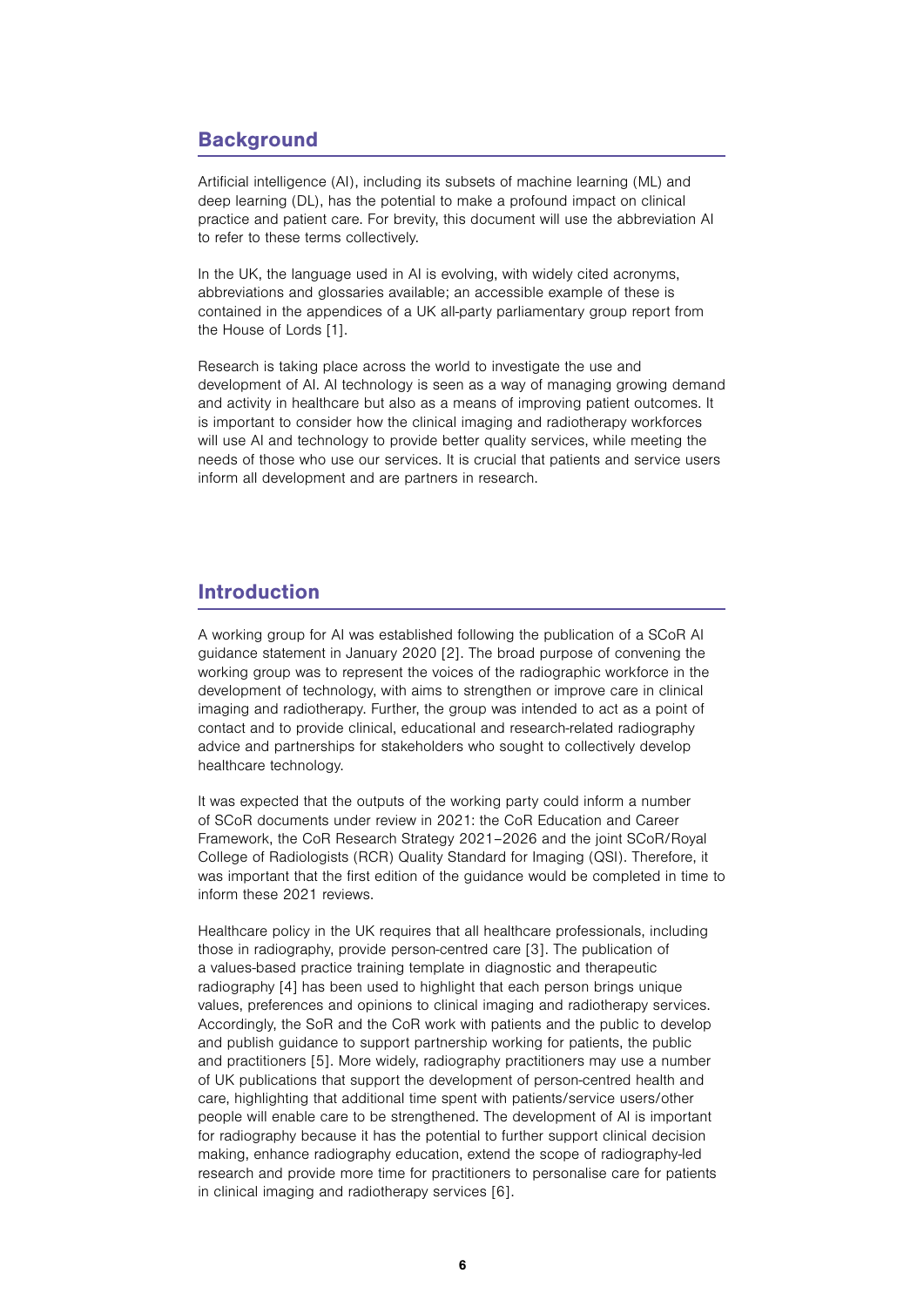## Scope and Purpose

The aim of the working party was to provide baseline guidance for education, research, clinical practice and stakeholder partnerships, which will require regular updating given the rapidly evolving nature and evidence of AI. The guidance presented in this document is intended for use by multi-professional clinical imaging and radiotherapy teams, including all staff, volunteers, students and learners. This includes clinical and non-clinical, registered and other practitioners, service managers, educators, and researchers. In addition to staff members, the guidance covers family members, parents/carers or supporters who may accompany patients in clinical imaging or radiotherapy services. The setting for the guidance is clinical imaging and radiotherapy services in the United Kingdom.

The working party systematically identified, reviewed and synthesised the available evidence from research and expert opinion, including from service users, and subjected that evidence to peer professional discussion and debate.

To enable that work, the working party met regularly online via video conferencing, and collaborated by email, a Synapse Group platform hosted by the SoR, and a google workspace to collect feedback and peer review. Smaller meetings were organised between the chair, vice-chair and a SCoR professional officer to consolidate the groups discussions. The group agreed the following terms of reference:

- To collaborate proactively with stakeholders in the informatics and health and life sciences/medical technology fields, patients and professional advisory groups to facilitate the development of innovative, safe, effective and sustainable services
- To promote and facilitate radiography-led and radiography-specific research and help to grow the radiographic evidence base in the field of AI
- To facilitate the development of radiography professional body standards for practice when using AI
- To work in cooperation with a range of organisations and key stakeholders to promote and facilitate the implementation of AI once unequivocal benefits have been demonstrated
- To contribute to the work of the SoR and the CoR document reviews

## Working Process and Methods

The SoR has approximately 30,000 members who were informed of the intention to facilitate a working party. This was communicated via SoR's monthly professional publication, Synergy News, and via social media platforms. A call for members with an interest in AI was placed in Synergy News in August 2020, with expressions of interest to join the work received during August and early September. A total of 15 members, gathered from all four nations of the UK, were invited to be part of the group, representing a range of clinical modalities with backgrounds in clinical practice, research, academia and industry. The working party members are listed in Appendix One.

A SCoR professional officer was appointed to the group. The working party commenced their work in September 2020 and terms of reference were agreed,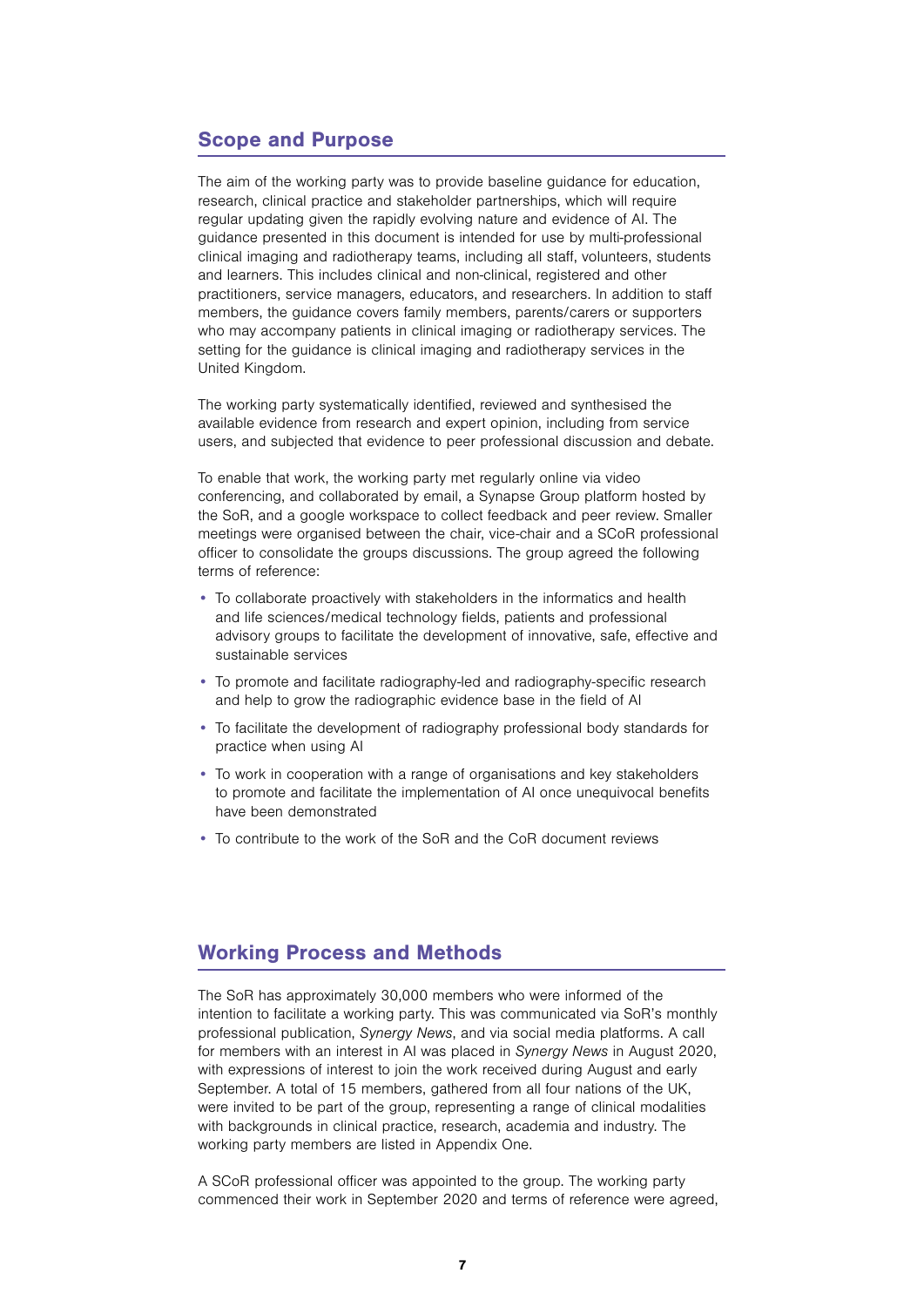as outlined in the previous subsection of this document: Scope and purpose. The group nominated a chair and vice-chair and met regularly via online video conferencing software. Members also had their own online workspace on a Synapse platform. The group planned to collaborate proactively with stakeholders in the informatics and health and life sciences/medical technology fields, to aid the development of innovative, safe, effective and sustainable services. It was considered important that this and future work should be in partnership with patients and the public in line with both the SoR and CoR strategies. This was vital to ensure the quality, clinical relevance and holistic approach of this work, and to promote and facilitate the research and development of radiography professional body standards for safe and effective practice of, and with, AI.

The focus of the working party was to inform initial clinical imaging and radiotherapy practice and policy. It was evident that the development of AI technology is ongoing, with extensive philosophical, ethical, professional and legal debate from a range of fields. The group was therefore mindful that a range of evidence should be considered when attempting to review the guidance in the future. The guidance must be reviewed regularly to ensure currency.

The group members submitted a short note of their specific interests to the chair and were then divided into appropriate subgroups. Four subgroups for education, research, clinical practice, and stakeholder partnerships were each led by a subgroup leader. The subgroups worked toward completion of the draft guidance. It was circulated for consultation with SoR advisory groups in early April 2021. The working party reviewed the advisory groups' comments. Amendments were then made in line with available evidence and a final consensus was reached by the group. The resulting guidance was submitted to the SoR UK Council to seek their approval in May 2021.

It was recognised that work around AI will require SoR members' long-term cooperation with a range of organisations to promote and facilitate the implementation of AI and health technologies where appropriate. It was recommended that, beyond the duration of the working party, the SoR UK Council may consider the establishment of an AI advisory group to lead further work. The field of AI is moving and developing at a fast pace, therefore regular updates will be required to ensure that the recommendations remain current.

## Funding Arrangements

No external funding was sought to assist with guidance development. All working group members gave their time and expertise voluntarily. The SCoR professional officer was a member of staff in a full-time role, spending time on the working party as SCoR time and resource allowed.

# Declaration of Conflict

The SoR policy and procedure for managing conflicts of interest were adhered to. Individual members of the working party (Appendix One) were asked to declare conflicts of interest verbally or to inform the professional officer via email.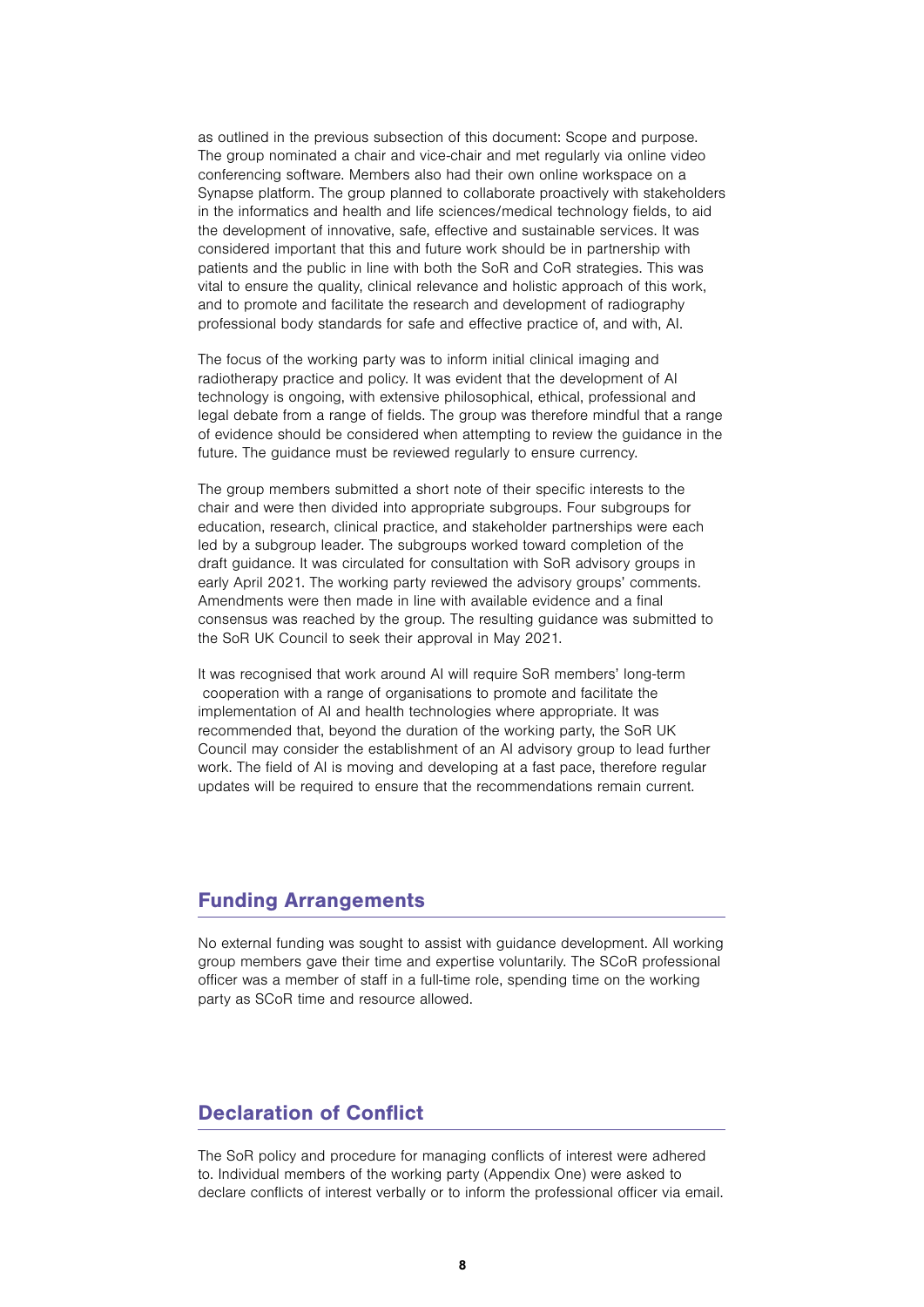Unrelated to the working party project, Dr Nicholas Woznitza is a clinical advisor to InHealth and clinical director of the Health Education England London radiographer reporting programme. Ms Yasmin McQuinlan is an employee of Mirada Medical. Collaborative work for the AI working party was done in her personal time and neither she nor the company received any reimbursement or benefits as a result. The processes of the working party and the appointment of a chair and vice-chair were intended to ensure that the views and interests of the SoR and the CoR did not unduly influence the recommendations.

## SoR Approval Process

The SoR, a trade union and professional body for the radiographic workforce, offers professional leadership, and guides and supports professional development in the interests of patients and high-quality health and care services. The SoR sponsors the development of practice guidelines and guidance. The final draft of this guidance was submitted for the approval of the UK Council of the SoR in May 2021.

# Limits of the Guidance

The evidence base around the development and use of AI in diagnostic and therapeutic radiography, clinical imaging and therapeutic services, is sparse and early in development. The EQUATOR (Enhancing the QUAlity and Transparency Of health Research) Network has provided guidance on the conduct and reporting of AI research for clinical protocols and for randomised controlled trials [7, 8], which will be useful in the future.

Although there is minimal evidence of AI-specific research that is related to diagnostic radiography, there are numerous papers on the development of radiology/clinical reporting. Therapeutic radiography research is concentrated on radiotherapy treatment planning, therapeutic pathways and optimisation of workflows. Radiography papers remain largely opinion or review based. Despite this gap, a strength of the recommendations contained within this guidance was the perceived strong level of agreement between all members with respect to the priorities for the development of AI in healthcare across clinical practice, education and research.

Members of the working party were conscious of the complexity and diversity of AI within medical imaging and radiotherapy. This includes: the different rates at which AI has been implemented in different imaging modalities; the varied experiences of practitioners depending on the clinical, education or research setting in which they are based; the changing experiences and needs of the people present within clinical imaging and radiotherapy departments; and the rapid rate of change as part of the digitalisation of healthcare. The working party members remained cognisant of these wider issues, while the main focus of the work was to examine the developing evidence base and to develop recommendations for radiographers and healthcare professionals in these settings.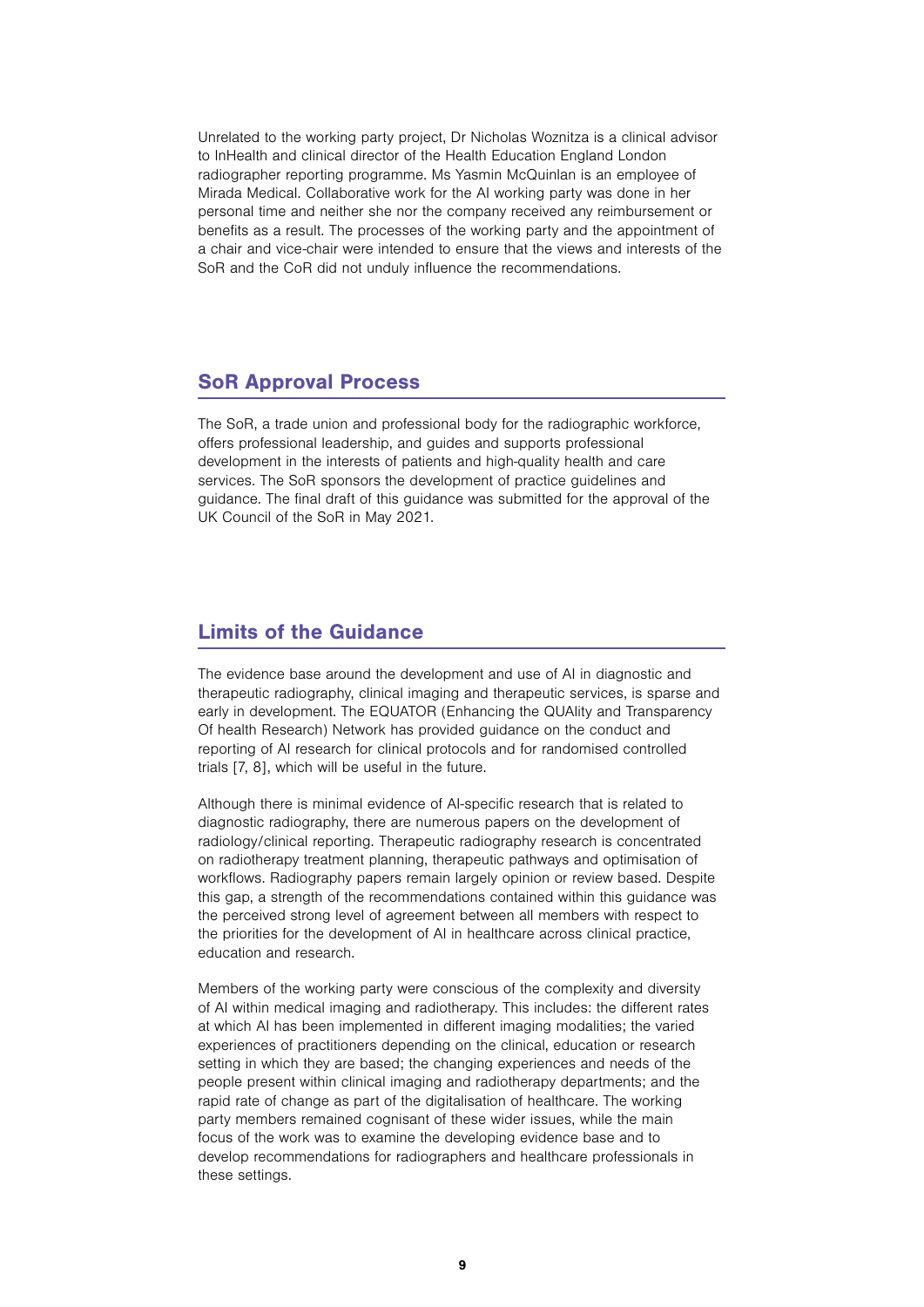# Summary of AI Working Party Actions

During the six-month duration of the SoR AI working party, the group have achieved the completion of a range of actions. Their achievements include the following.

The initial production of a draft AI guidance document was followed by: document consultation with stakeholders; amendments that addressed points from stakeholders and external reviewer; the guidance being shared with the SoR Council; and the Council's approval to publish SoR AI guidance recommendations.

An article updating SoR members about the working party, the AI group members and progress report of the AI working party was printed in Synergy News and made available online in May 2021.

A related summary of the SoR AI guidance was submitted to Radiography – the official journal of SCoR and the European Federation of Radiographer Societies – for peer review process and intended publication.

A UK-wide online survey explored the knowledge, perceptions and expectations of diagnostic and therapeutic radiographers and pre-registration students (417 responses) in relation to AI. A resulting abstract was submitted to International Society of Radiographers and Radiological Technologists (ISRRT) and accepted for oral presentation at the 2021 ISRRT Congress in Dublin.

Members of the working party have been invited to represent SoR with respect to AI on: the NHSX AI Lab Imaging Programme board; the British Institute of Radiology (BIR) Clinical Intelligence and Informatics Special Interest Group; the British Standards Institution (BSI) AI standards for healthcare; the Scottish Radiology Transformation Programme AI group; the Royal College of Radiologists and Society of Radiographers Quality Standard for Imaging (QSI) 2021 review; and the Health Education England Digital, Artificial Intelligence and Robotics Technologies in Education (DART-Ed) Innovation, Digital and Transformation Directorate AI and digital healthcare technologies capability framework workshop.

A representative of the SoR AI working party will meet with the Association of Healthcare Technology Providers (AXREM) AI Special Focus Group to present the SoR guidance in August 2021.

This SoR AI guidance document has been shared with the SoR steering group for consideration during the update of CoR's Education and Career Framework 2021. The CoR Research Strategy 2021–2026 also now includes a recommendation with respect to AI research.

# **Context**

## The Implementation of Technology

Radiography has been at the forefront of the implementation of technological innovation for clinical imaging [9]. The radiography workforce, including registered diagnostic and therapeutic radiographers, are among the most technology-enabled professions in healthcare. As a consequence, the workforce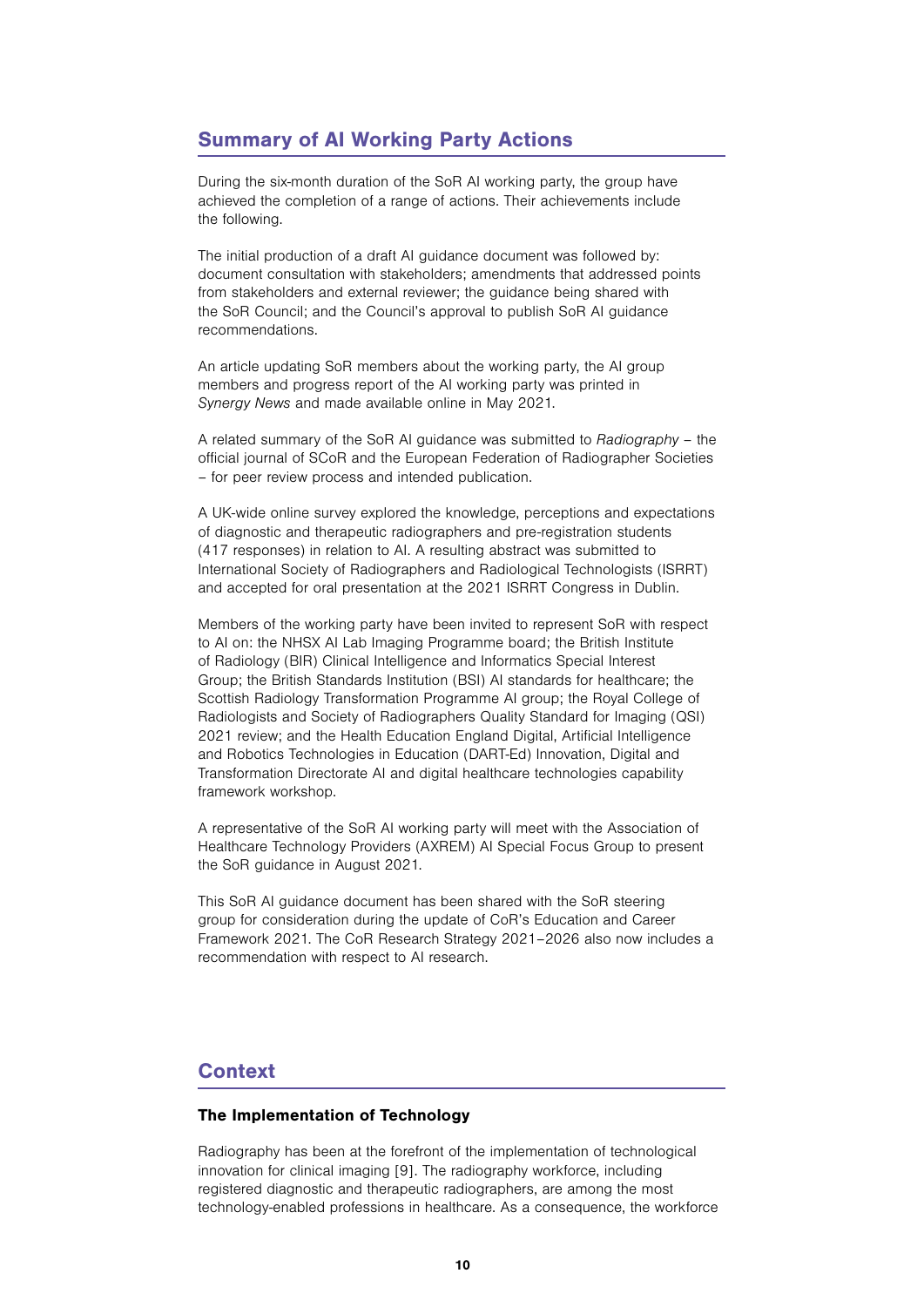has learned to adapt to, and engage with, technological advancements [10]. It has been suggested that the disciplines of diagnostic and therapeutic radiography are now poised to experience a groundbreaking transformation in clinical practice because of AI [6, 11]. The Topol Review has recommended the need for readiness and relevant training of all healthcare practitioners in AI technologies to be able to contribute to a digital future in healthcare [12].

With the advancement of AI technology, there is currently a pressing need to explore how SoR members can further influence, innovate and use the development of technology in practice [13]. In order to understand the concepts associated with the development of AI in radiography, it is important for people to understand the language and terms in use. There are widely cited glossaries available; an accessible and comprehensive example is contained in a UK all-party parliamentary group report from the House of Lords [1]. Also in the UK, Health Education England (HEE) commissioned a review of areas for the development of the healthcare workforce's technological capabilities, including AI [12]. An American paper reminds us of the need to also educate patients and the public about the capabilities and limitations of AI [14].

#### AI Strategy and Policies

With respect to global policy, the Global Partnership on Artificial Intelligence [\(GPAI\)](https://gpai.ai/) is an international multi-stakeholder initiative to guide the responsible development and use of AI that is grounded in human rights, inclusion, diversity, innovation and economic growth [15]. A UK partner of the GPAI is the Office [for Artificial Intelligence](https://www.gov.uk/government/organisations/office-for-artificial-intelligence), which is part of the Department for Digital, Culture, Media and Sport and also of the Department for Business, Energy and Industrial Strategy. This reflects just a small part of the areas across which AI is poised to revolutionise ways of working.

The Office for Artificial Intelligence has a number of independent reports and guidelines, including a roadmap for UK AI strategy as well as guidelines for AI procurement and its use of in the public sector [16–18]. With respect to ethics, the UK Ada Lovelace Institute works to ensure that data and AI policy will work for the benefit of people and society. The [Ada Lovelace Institute](https://www.adalovelaceinstitute.org/) was established by the [Nuffield Foundation](https://www.nuffieldfoundation.org/) in collaboration with the [Alan Turing Institute](https://www.turing.ac.uk/), the [Royal Society,](https://royalsociety.org/) the [British Academy](https://www.thebritishacademy.ac.uk/), the [Royal Statistical Society](https://www.rss.org.uk/), the [Wellcome](https://wellcome.org/)  [Trust](https://wellcome.org/), [Luminate,](https://luminategroup.com/) [techUK](https://www.techuk.org/) and the [Nuffield Council on Bioethics.](https://www.nuffieldfoundation.org/research/nuffield-council-on-bioethics) With respect to national funding for AI research, [UK Research and Innovation](https://www.ukri.org/) (UKRI) provides government funding for research projects in the UK, including seven research councils, Innovate UK and Research England.

A growing number of national and international policies and plans consider the use of AI in healthcare. The International Society of Radiographers and Radiological Technologists (ISRRT) considers radiographers essential in elevating patient care with AI [13]. The World Health Organization (WHO) made a commitment to address the ethics, governance and regulation of AI for health in 2019, establishing an expert group who aim to develop a global framework for ethics and governance in AI [19]. A goal of the WHO was to ensure that technologies are aligned with overarching aims of promoting fair and equitable global health, meeting human rights standards, and supporting member states' commitments to achieve universal health coverage.

The SCoR published a policy statement for AI for SoR members in January 2020 [2]. The underpinning principle of that publication was that patients, the public and professionals must work in partnership to inform and direct the advancement of quality services and the development and implementation of AI. In May 2020, a joint statement was issued by ISRRT and the European Federation of Radiographer Societies (EFRS), which commenced by making the point that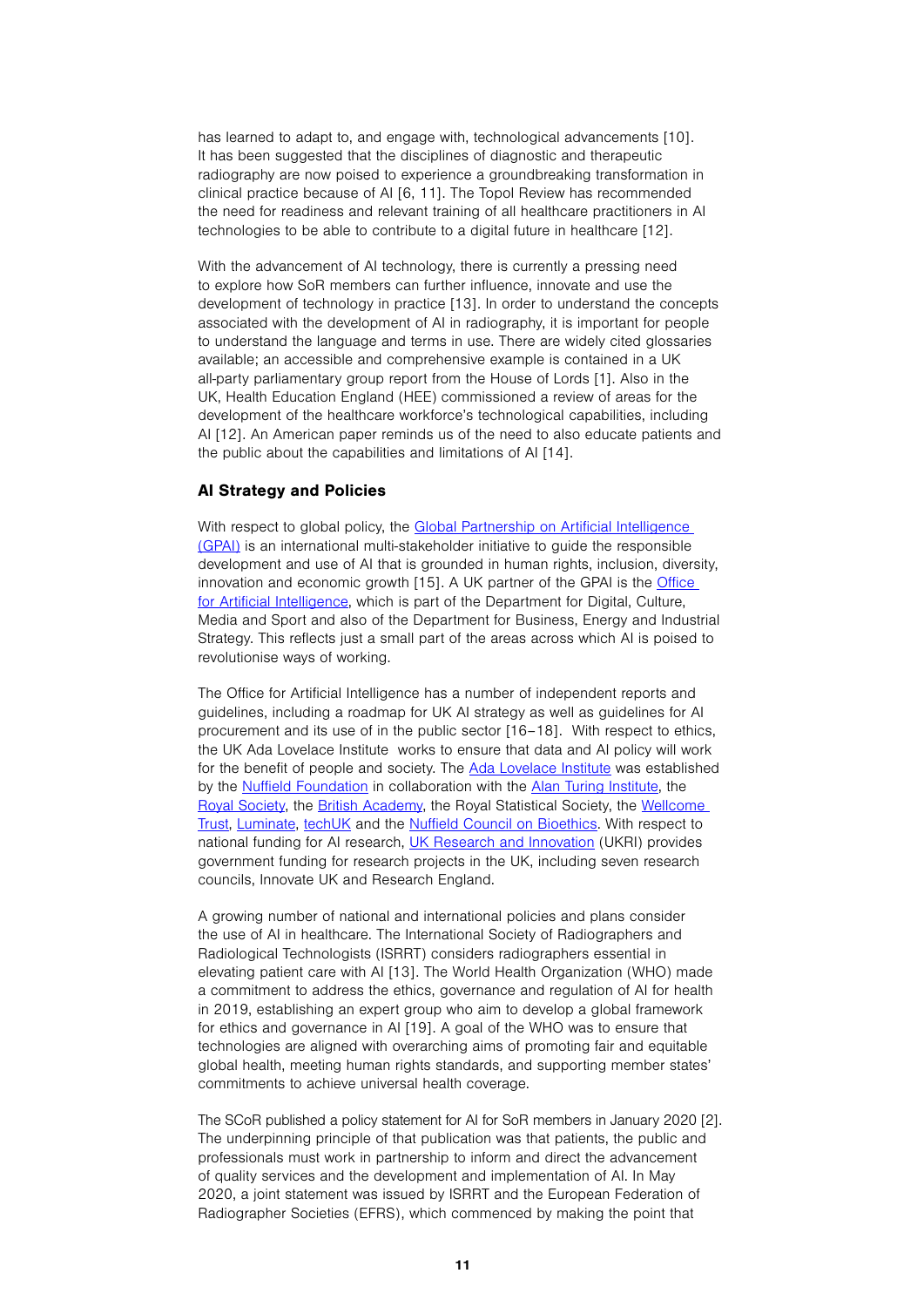radiographers, both diagnostic and therapeutic, are working in the interface between technology and patients [13]. The joint statement outlined firstly, the uses of AI in radiography, and secondly, radiographer roles in optimising the use of AI.

## The Development of AI in UK Healthcare

The National Institute for Health and Care Excellence (NICE) evidence standards framework for digital health technologies states that digital healthcare technologies must meet the needs of the health and care system, patients and users [20]. It is imperative that concept development, design, testing, implementation and governance of AI are designed in partnership with patients, radiographers, radiologists, oncologists and physicists. AI is developing with the clear potential to aid people, healthcare and radiography services, across a range of areas, to support and improve systems. The use of AI will therefore necessitate new skill sets and teams with a range of stakeholders [13, 21, 22].

There are issues relating to the generalisability and external validity of the algorithms and ecosystems that enable AI. Systems are generally proving to be limited (biased) by constraints of the data sets that are used in training in them [23]. Variations in local data, populations, and imaging and radiotherapy equipment will be a key consideration and currently present challenges to the widespread implementation of AI in clinical practice. [NHSX](https://www.nhsx.nhs.uk/) was set up in July 2019 to lead digital transformation of the NHS as a whole [24]. One such intended transformation includes the deployment of AI in clinical imaging and radiotherapy. [NHSX](https://www.nhsx.nhs.uk/) has developed an online hub for clinicians, innovators and wider stakeholders to collaborate via discussion boards and learning resources. SoR members seeking further information are encouraged to access the [FutureNHS collaboration platform](https://future.nhs.uk/system/login?nextURL=%2Fconnect%2Eti%2FAIVirtualHub%2Fgrouphome) that hosts the workspace for the [NHS AI](http://www.nhsx.nhs.uk/ai-lab/ai-lab-virtual-hub/)  [Virtual Hub.](http://www.nhsx.nhs.uk/ai-lab/ai-lab-virtual-hub/)

#### Person-Centred Care and AI in the UK Healthcare System

To understand and work to mitigate risks for patients and staff, it is essential for radiography teams to understand key terminologies and issues around the use of AI. Included in a discussion of nine ethical principles to guide professional and practice standards for research and deployment of AI is a reminder that tools should reflect the needs of patients [22]. A recent white paper for radiologists discussed AI and concurs that tools must benefit patients [25]. It is important to remember though, that the needs of patients vary according to each individual person, with their unique values and preferences [4, 5].

A number of radiology papers have considered the 'value chain' and 'radiology workflow', but authors must also consider the importance of person-centred, customised care in diagnostic and therapeutic radiography. Patients, families and carers are at the centre of services. They are supported by frontline radiographers and clinical imaging/radiotherapy workforces, including assistant practitioners, volunteers [26] and students; all of them collectively care for, examine and treat thousands of people each day, and millions of people each year.

Different applications of AI in radiography have been suggested, with authors outlining possibilities for the priority of clinical adoption [6, 10, 11, 27–30]. Accordingly, the role and functions of staff will need to evolve if they are to enable the delivery of immediate results, support and onward referral of patients to appropriate pathways and treatment.

This type of redesign requires enhanced teamwork between radiography, oncology and radiology teams [10]. If the proposed use of technology to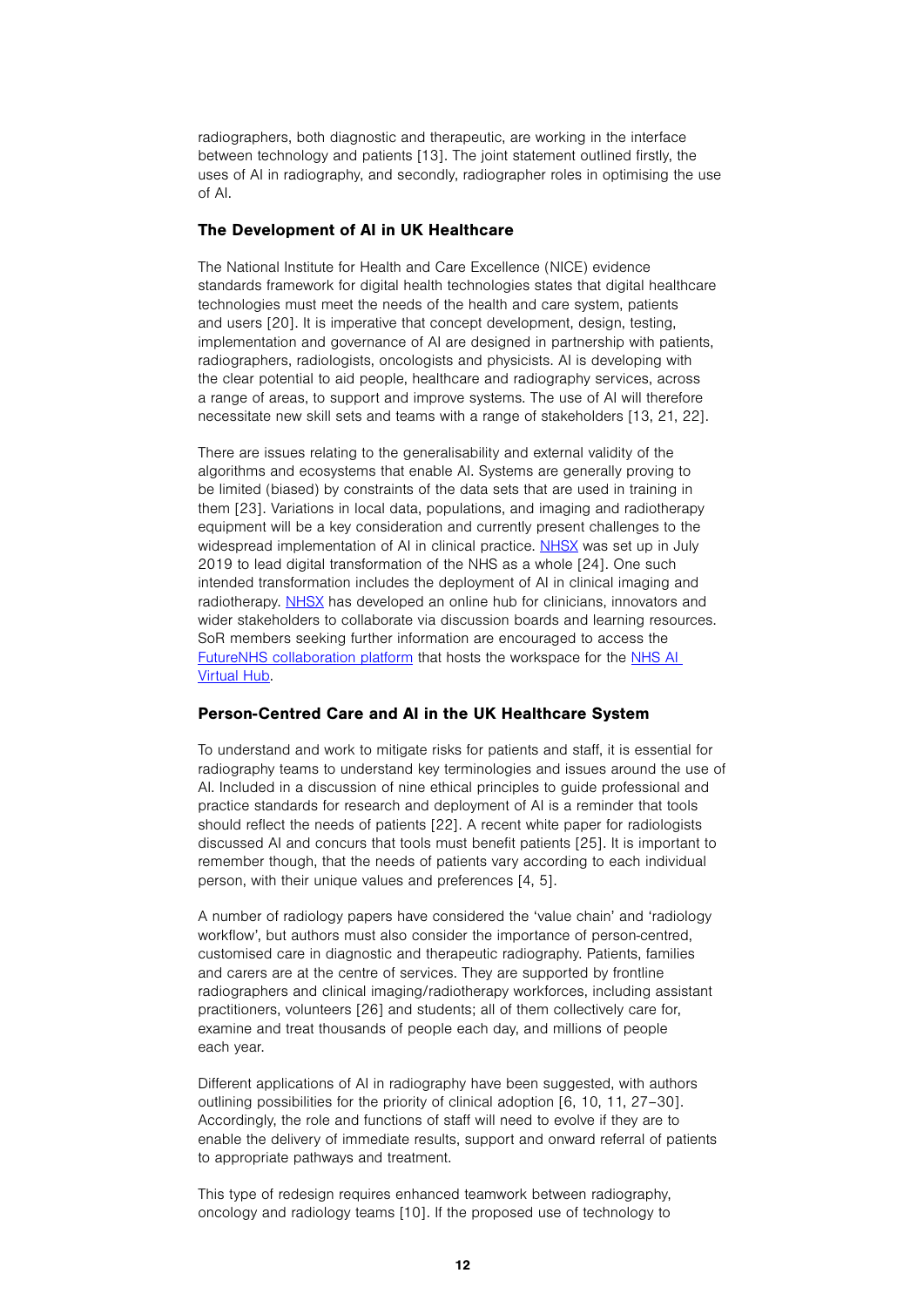improve the time required to get diagnostic results and commence treatment comes to fruition, then this could truly make a difference to the lives of all the people who use our collective services [9]. It is the view of the SoR AI working party that AI has the potential to support radiographers to collectively transform and innovate those services.

# Recommendations and Priorities for Clinical Practice

Clinicians need to be involved in the co-construction and development of AI; this will ensure the suitability and clinical relevance of AI solutions. Many AI tools have already been developed, but the challenge is for them to be fully internally validated (do methods work?) and externally validated (do they work on unseen data?) to be able to implement these solutions in clinical practice. Furthermore, standardisation of regulations and the creation of universally agreed auditable standards for AI healthcare solutions are vital for the safe integration of AI in clinical imaging and therapeutic radiography services.

| <b>Clinical Practice Priorities Summary Table</b> |  |  |
|---------------------------------------------------|--|--|
|                                                   |  |  |

| <b>Strategic</b><br>priorities for<br>research (vision)                                                                          | <b>Recommendations</b><br>for practice<br>(actions)                                                                                                                                                                                                                                                                                                                                                                                                                 | <b>Responsibility</b><br>for<br><b>implementation</b><br>(people or<br>groups)                                                                             | <b>Status:</b><br>Pending - work not commenced<br>Emerging - work commenced but not<br>established<br>Ongoing - work established and<br>continuing                                                                                                                                                     |
|----------------------------------------------------------------------------------------------------------------------------------|---------------------------------------------------------------------------------------------------------------------------------------------------------------------------------------------------------------------------------------------------------------------------------------------------------------------------------------------------------------------------------------------------------------------------------------------------------------------|------------------------------------------------------------------------------------------------------------------------------------------------------------|--------------------------------------------------------------------------------------------------------------------------------------------------------------------------------------------------------------------------------------------------------------------------------------------------------|
| 1) Engagement<br>of clinical<br>professionals<br>in research to<br>develop solutions<br>in areas of clinical<br>need (use cases) | Perform clinically<br>relevant AI research<br>that addresses<br>real life challenges<br>with the input of all<br>key stakeholders:<br>clinicians, academics,<br>researchers and<br>service users. This<br>could be facilitated<br>through strong clinical<br>academic partnerships<br>and patient and public<br>involvement (PPI)<br>initiatives.                                                                                                                   | Researchers,<br>clinicians,<br>academics<br>Patient, public,<br>professional and<br>industry partners<br>SoR, CoR,<br>healthcare<br>professional<br>bodies | Pending<br>Examples include: NHSX,<br>NHS Digital and NHSX AI Lab<br>Skunkworks initiatives                                                                                                                                                                                                            |
| 2) Validation of Al<br>tools                                                                                                     | Clinicians need to be<br>included in the clinical<br>validation processes of<br>AI tools to be assured<br>of the safety and<br>efficacy of algorithm<br>decision support prior<br>to deployment as<br>part of routine clinical<br>practice. The Medicines<br>and Healthcare<br>products Regulatory<br>Agency (MHRA),<br>CE marking (and its<br>successor scheme)<br>and software standards<br>committees need to be<br>consulted as well, given<br>their expertise. | Researchers,<br>clinicians,<br>academics<br>Industry                                                                                                       | Ongoing<br>Examples include SoR work<br>with regards to:<br>• Development of NHSX/NHS<br>AI Lab, SRTP and NIAW<br>national imaging resources<br>• NHS AI Lab AI Ethics<br>Initiative research project:<br>empowering staff to make<br>the most of AI through<br>a skills and capabilities<br>framework |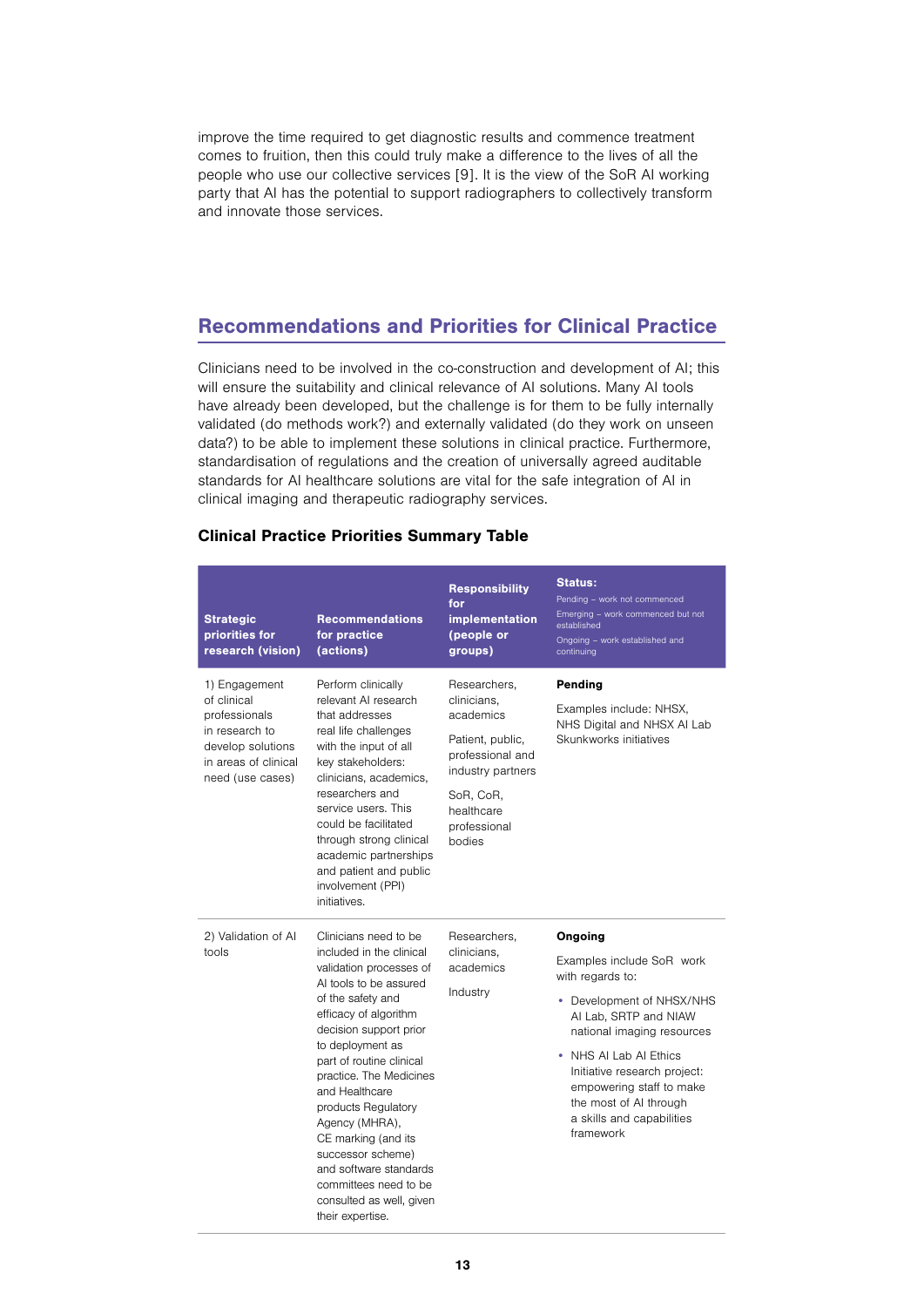| <b>Strategic</b><br>priorities for<br>research (vision)                                             | <b>Recommendations</b><br>for practice<br>(actions)                                                                                                                                                                                                                                                                                                                                                                                  | <b>Responsibility</b><br>for<br>implementation<br>(people or<br>groups)                                     | <b>Status:</b><br>Pending - work not commenced<br>Emerging - work commenced but not<br>established<br>Ongoing - work established and<br>continuing                                                                                                                               |
|-----------------------------------------------------------------------------------------------------|--------------------------------------------------------------------------------------------------------------------------------------------------------------------------------------------------------------------------------------------------------------------------------------------------------------------------------------------------------------------------------------------------------------------------------------|-------------------------------------------------------------------------------------------------------------|----------------------------------------------------------------------------------------------------------------------------------------------------------------------------------------------------------------------------------------------------------------------------------|
| 3) Ensure<br>equitable and fair<br>use of AI in clinical<br>practice                                | AI users highlight the<br>limitations and biases<br>in the performance<br>of AI tools and<br>promote equitable<br>use of AI software<br>and hardware. This<br>will enable clinician<br>awareness of<br>inequities in the AI<br>technology of concern.<br>This is vital so that<br>AI implementation<br>will not exacerbate<br>health inequalities<br>(e.g., appointment<br>prioritisation, case<br>triage, image<br>interpretation). | Clinicians,<br>researchers,<br>academics,<br>industry partners                                              | <b>Emerging</b><br>Examples include:<br>Publication of allied health<br>professional (AHP) framework<br>on tackling health inequalities;<br>joint work from Public Health<br>England, the King's Fund, SoR<br>and AHP professional bodies<br>HEE AHP digital inclusion<br>agenda |
| 4) Ensure Al tools<br>are being audited,<br>validated and<br>evaluated over<br>time (QA/QC)         | Clinical practitioners<br>ensure there<br>are robust post-<br>implementation<br>auditing and QA/QC<br>frameworks in place<br>to ensure consistent<br>and reliable algorithm<br>performance, following<br>national/international<br>regulatory frameworks<br>for post-marketing<br>surveillance of medical<br>devices.                                                                                                                | Healthcare<br>organisations,<br>clinical<br>professionals,<br>industry partners                             | <b>Emerging</b><br>The British Standards<br>Institution (BSI) Al auditable<br>standards for healthcare<br>NHSX, NICE, CQC, HEE, NHS<br>Digital and MHRA collaboration<br>with the Ada Lovelace Institute:<br>Al Ethics Initiative                                                |
| 5) Continuing<br>professional<br>development<br>(CPD) and ongoing<br>training                       | Clinical imaging<br>and radiotherapy<br>professionals to<br>seek out appropriate<br>education in the<br>use of algorithmic<br>implementation, safety,<br>clinical decision<br>support and effective<br>communication of<br>decisions to patients<br>and other health<br>professionals.                                                                                                                                               | Clinical imaging<br>and radiotherapy<br>professionals,<br>academics, Els,<br>industry partners,<br>CoR, SoR | Pending                                                                                                                                                                                                                                                                          |
| 6) Patient, public<br>and professional<br>partnerships and<br>co-production of<br>clinical AI tools | Clinicians engage<br>patients as partners<br>in the development<br>of algorithms, their<br>privacy is maintained<br>and appropriate<br>informed consent is<br>obtained.                                                                                                                                                                                                                                                              | Clinicians,<br>researchers,<br>patients, industry,<br>CoR, SoR                                              | Pending                                                                                                                                                                                                                                                                          |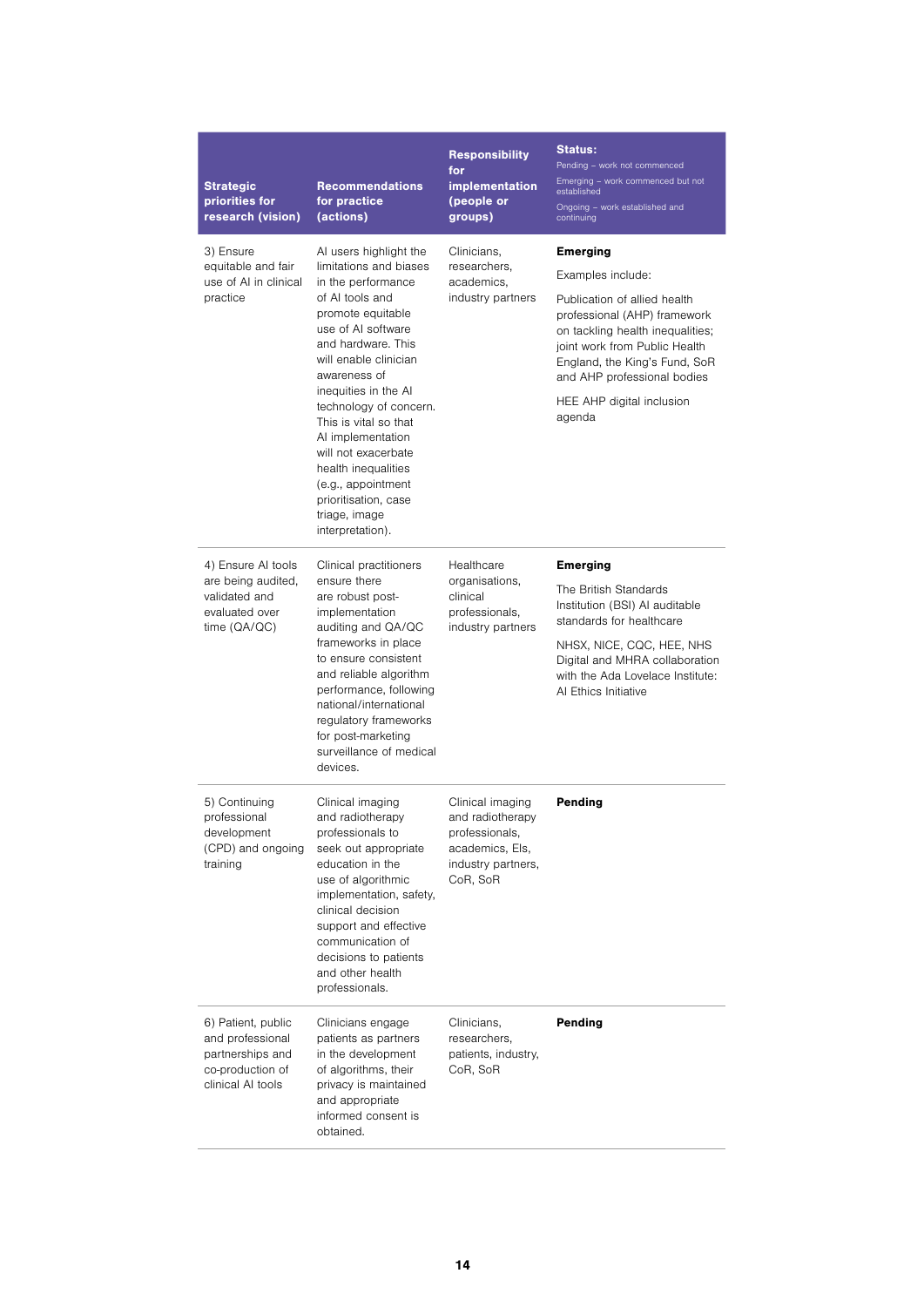# Recommendations and Priorities For Education

Radiography is one of the most technology enabled professions. The Topol Review has outlined the urgency for healthcare practitioner training to facilitate a safe and efficient digitalised healthcare system and enable improved patient outcomes and personalised care [12]. Opinion statements and white papers for radiologists and other medical specialties have outlined the need for an update in educational curricula to include more AI training, such as terminology, statistics, AI applications, patient-centred care and validation techniques [2, 11, 13, 25].

In the UK this priority is supported in the Topol Review, recommending that HEE develop an NHS digital education strategy to improve digital literacy. Organisations employing and retaining staff should ensure that clinical staff are supported to maintain an appropriate level of digital literacy [12]. The HEE technology enhanced [e-learning platform for clinical imaging](https://www.e-lfh.org.uk/programmes/clinical-imaging/) and [one for](https://www.e-lfh.org.uk/programmes/advanced-radiotherapy/)  [radiotherapy,](https://www.e-lfh.org.uk/programmes/advanced-radiotherapy/) supported by CoR, deliver learning in a virtual environment; the ongoing addition of new content is planned, which should include learning about AI. To further support the goals of this AI guidance, programmes should be developed in collaboration with the CoR, SoR, education institute (EI) leaders and industry colleagues.

More generally, HEE, in collaboration with the University of Manchester, has developed a free e-learning course, [AI for Healthcare: Equipping the Workforce](http://www.futurelearn.com/courses/artificial-intelligence-in-healthcare)  [for Digital Transformation.](http://www.futurelearn.com/courses/artificial-intelligence-in-healthcare) The radiography community and educators need to consider these examples, the required changes and new technological developments, and accordingly update the pre-registration and post-registration/ postgraduate educational curricula to enable the safe and efficient contribution of the radiography workforce to the digital future. The CoR Education and Career Framework (ECF), currently under review (2021), should also embrace these changing practice requirements.

## Education Priorities Summary Table

| <b>Strategic</b><br>priorities for<br>research (vision)                                                                           | <b>Recommendations</b><br>for practice<br>(actions)                                                                                                           | <b>Responsibility</b><br>for<br><i>implementation</i><br>(people or<br>groups)                            | <b>Status:</b><br>Pending - work not commenced<br>Emerging - work commenced but not<br>established<br>Ongoing - work established and<br>continuing |
|-----------------------------------------------------------------------------------------------------------------------------------|---------------------------------------------------------------------------------------------------------------------------------------------------------------|-----------------------------------------------------------------------------------------------------------|----------------------------------------------------------------------------------------------------------------------------------------------------|
| 7) Promote<br>collaborative<br>learning between<br>educators, clinical<br>practitioners,<br>researchers, SoR,<br>CoR and industry | Create opportunities for<br>co-construction of AI<br>educational tools and<br>of the AI curriculum by<br>facilitating synergies<br>between these<br>partners. | Els, academics,<br>practice<br>educators.<br>industry partners,<br>CoR, SoR, SCoR<br>ECF working<br>group | Pending                                                                                                                                            |
|                                                                                                                                   | Highlight these<br>priorities in the CoR<br><b>Education and Career</b><br>Framework (ECF).                                                                   |                                                                                                           |                                                                                                                                                    |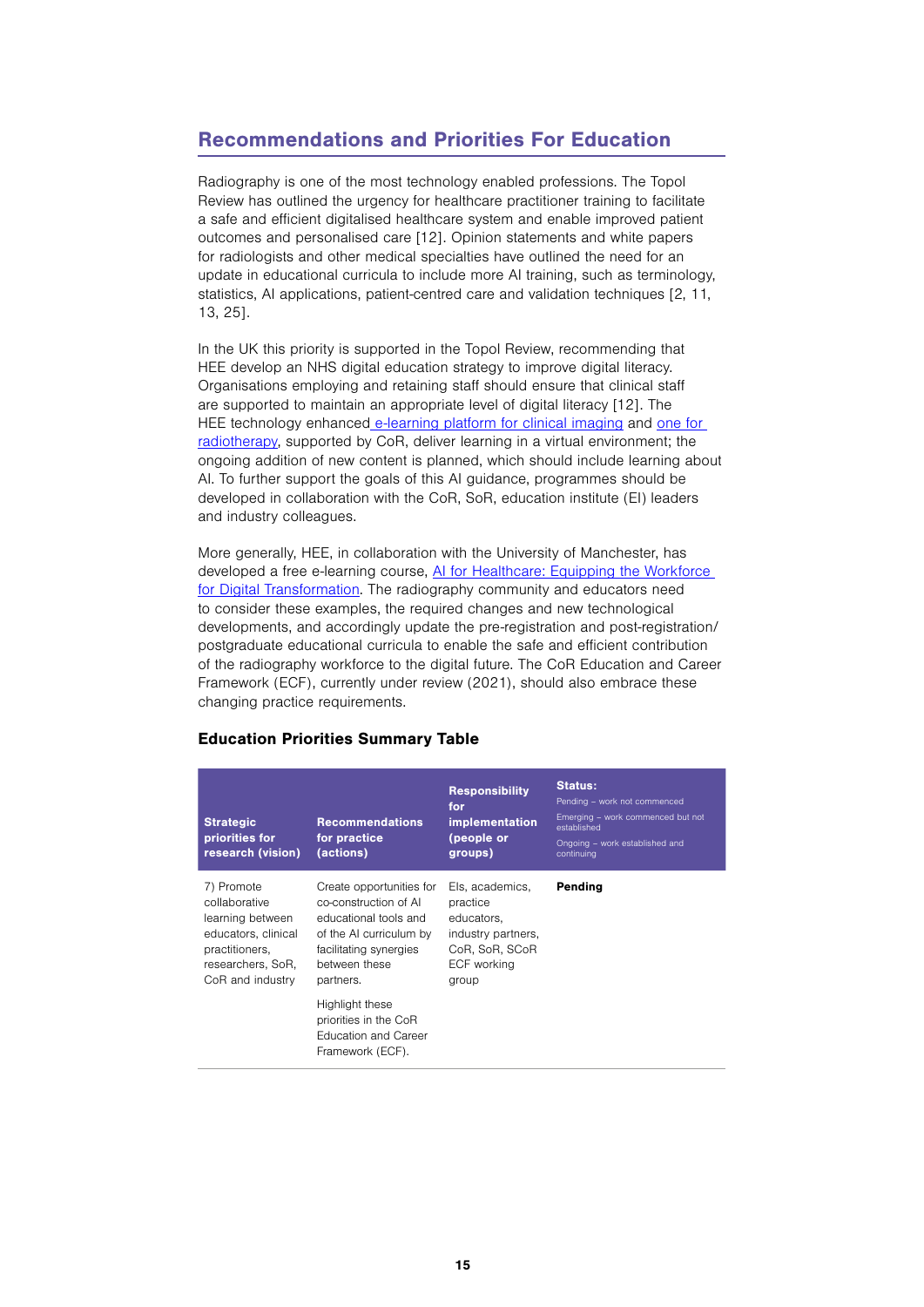| <b>Strategic</b><br>priorities for<br>research (vision)                                                                                                                                                                 | <b>Recommendations</b><br>for practice<br>(actions)                                                                                                                               | <b>Responsibility</b><br>for<br>implementation<br>(people or<br>groups)                                                                                               | <b>Status:</b><br>Pending - work not commenced<br>Emerging - work commenced but not<br>established<br>Ongoing - work established and<br>continuing                                                            |
|-------------------------------------------------------------------------------------------------------------------------------------------------------------------------------------------------------------------------|-----------------------------------------------------------------------------------------------------------------------------------------------------------------------------------|-----------------------------------------------------------------------------------------------------------------------------------------------------------------------|---------------------------------------------------------------------------------------------------------------------------------------------------------------------------------------------------------------|
| 8) Engage with<br>appropriate<br>stakeholders,<br>including<br>professional<br>bodies, patient<br>and service user<br>groups, and<br>regulators to<br>ensure academic<br>curricula are<br>person and patient<br>centred | Create undergraduate,<br>postgraduate and CPD<br>educational provisions<br>on patient and<br>person-centred care in<br>medical imaging and<br>radiotherapy.                       | Els, academics,<br>CoR ECF<br>working group,<br>professional<br>bodies, patient<br>and public<br>involvement<br>groups,<br>appropriate<br>charities                   | Ongoing<br>CoR Patient public and<br>practitioner partnerships within<br>imaging and radiotherapy:<br><b>Guiding principles</b><br>CoR Education and Career<br>Framework                                      |
| 9) Ensure training<br>on AI, progressive<br>technology,<br>data science<br>and healthcare<br>informatics<br>in education<br>programmes is<br>aligned to scope<br>of practice of<br>professionals                        | Liaise with practice<br>educators and<br>practitioners to ensure<br>education delivers<br>what practice needs.                                                                    | Els, practice<br>educators                                                                                                                                            | Pending                                                                                                                                                                                                       |
| 10) Create training<br>opportunities<br>related to clinical<br>audit, service<br>evaluation and<br>validation of Al<br>systems integrated<br>within clinical<br>imaging and<br>radiotherapy<br>practices                | Liaise with practice<br>educators and<br>practitioners to devise<br>optimal clinical audit/<br>service evaluation and<br>validation pathways<br>with evidence-based<br>standards. | Radiography<br>professionals,<br>industry partners,<br>Els, academics                                                                                                 | Pending<br>The <b>British Standards</b><br>Institution (BSI) Al auditable<br>standards for healthcare                                                                                                         |
| 11) Promote<br>continuity of<br>education in<br>Al, progressive<br>technology,<br>data science<br>and healthcare<br>informatics from<br>pre-registration<br>to postgraduate<br>education, lifelong<br>learning and CPD  | Bring pre-registration<br>and postgraduate<br>academics together.<br>Harmonise AI training<br>standards in CoR ECF<br>document.                                                   | Els, practice<br>educators, CoR<br>ECF working<br>group, national<br>healthcare<br>systems'<br>e-learning<br>management,<br>CPD platforms<br>(e.g., CoR's CPD<br>Now) | <b>Emerging</b><br>AI is included in CoR's<br>Research Strategy 2021-2026<br>A standard for AI to be<br>included in the revised CoR/<br>RCR Quality Standard for<br>Imaging<br>AI to be included in CoR's ECF |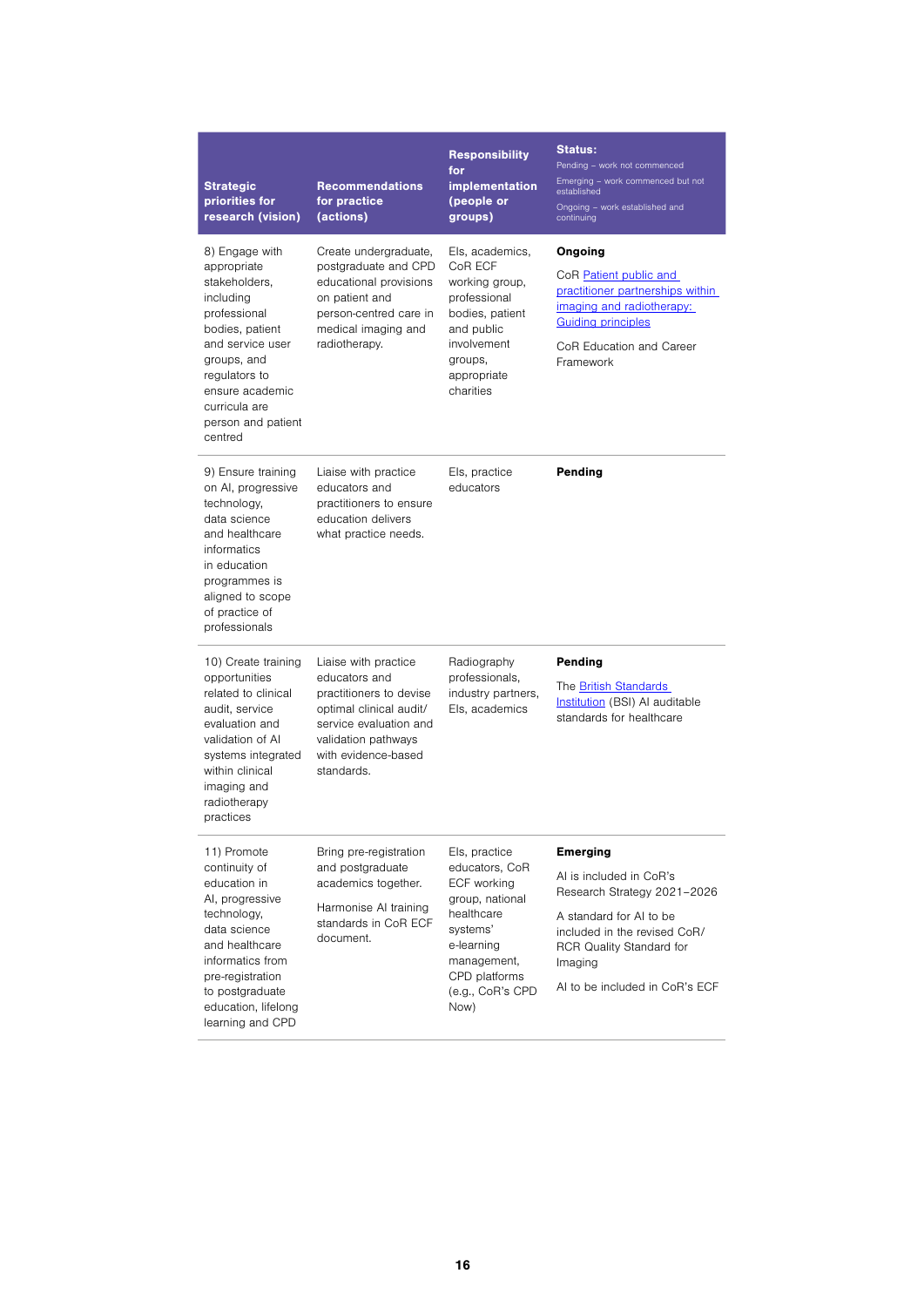## Strategic priorities for research (vision)

Recommendations for practice (actions)

Organise a task force of radiographer academics and clinical practitioners/

educators.

#### Responsibility for implementation (people or groups)

#### Status: Pending – work not commenced

Emerging – work commenced but not established

Pending

Ongoing – work established and continuing

12) Consider appropriate inclusion of AI within preregistration and postgraduate training curricula. AI topics to include the following:

A) Overview of AI and its potential roles within clinical imaging/ radiotherapy.

B) Basic knowledge of terminology, and of development processes of AI algorithms.

C) Testing, validation, standardisation, and governance arrangements.

D) AI implementation techniques.

E) Patient-centred and personcentred care in the context of AI;

F) Critical appraisal of research literature related to emerging technologies.

G) Ethics of AI, accountability in the AI ecosystem, and principles of innovation and entrepreneurship.

Academics, EIs, industry partners, AIWG, patient and public/service user groups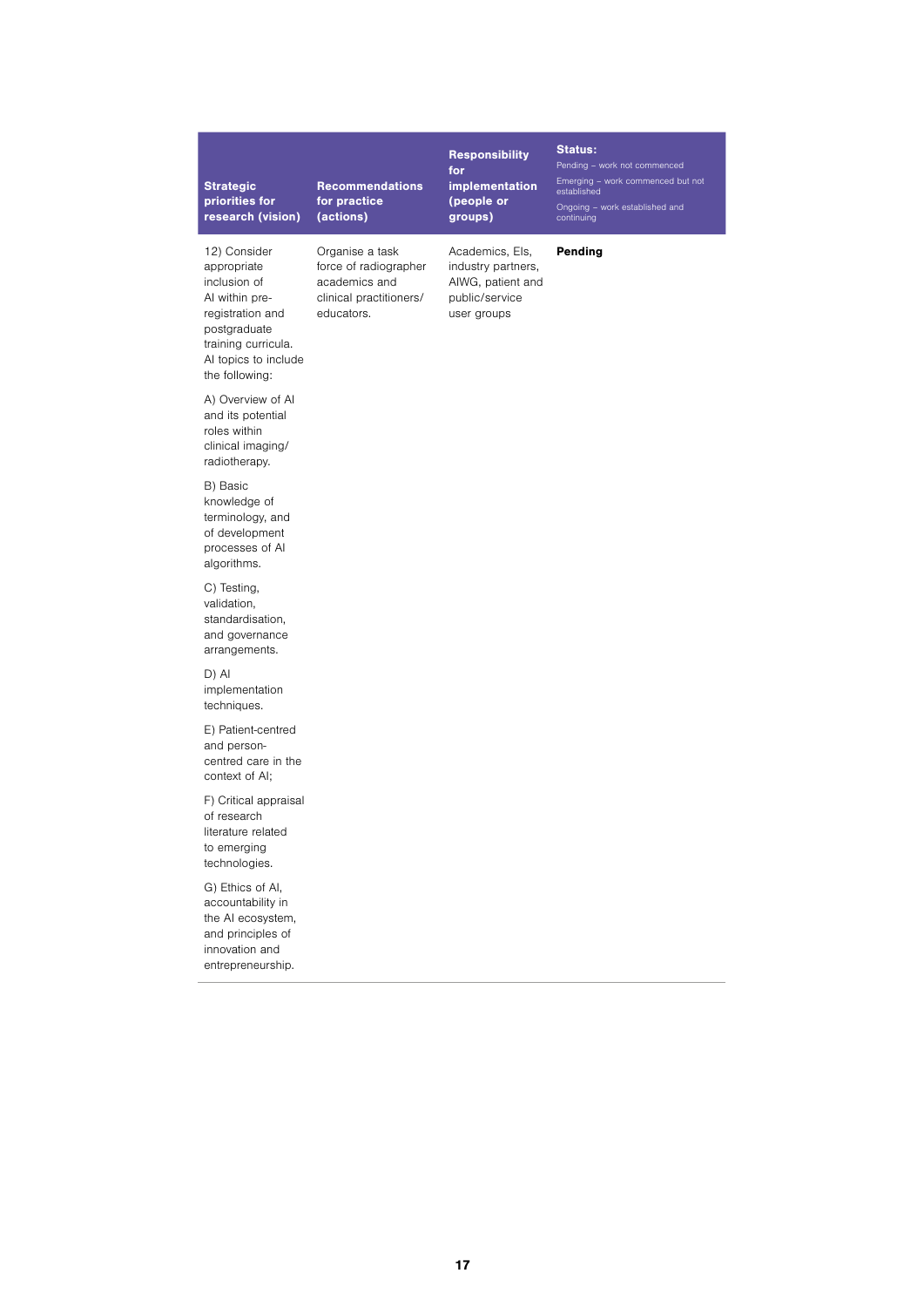| <b>Strategic</b><br>priorities for<br>research (vision)                                                                                                                                                                                                                                                                              | <b>Recommendations</b><br>for practice<br>(actions)                                                                                                                                                                       | <b>Responsibility</b><br>for<br>implementation<br>(people or<br>groups)            | <b>Status:</b><br>Pending - work not commenced<br>Emerging - work commenced but not<br>established<br>Ongoing - work established and<br>continuing |
|--------------------------------------------------------------------------------------------------------------------------------------------------------------------------------------------------------------------------------------------------------------------------------------------------------------------------------------|---------------------------------------------------------------------------------------------------------------------------------------------------------------------------------------------------------------------------|------------------------------------------------------------------------------------|----------------------------------------------------------------------------------------------------------------------------------------------------|
| 13) Incorporate<br>learning for all<br>practitioners and<br>operators on risk<br>management of<br>Al use in clinical<br>practice, including:<br>patient safety,<br>justification,<br>interpretation and<br>communication<br>of using Al/<br>algorithms<br>to contribute<br>to clinical<br>management,<br>diagnosis and/or<br>staging | Organise short<br>courses, and develop<br>CPD resources and<br>signposting towards<br>further information in<br>these areas.                                                                                              | Els, industry<br>partners,<br>academics,<br>practice<br>educators                  | Pending                                                                                                                                            |
| 14) Evaluate<br>the correct<br>clinical usage<br>of AI systems<br>within clinical<br>competency<br>assessment tools                                                                                                                                                                                                                  | Review pre-registration<br>and postgraduate<br>clinical competency<br>assessment tools and<br>methods.                                                                                                                    | Els, academics,<br>clinical<br>professionals                                       | Pending                                                                                                                                            |
| 15) Facilitate<br>educational<br>research activities<br>to evaluate and<br>monitor the<br>introduction of<br>modules in Al.<br>progressive<br>technology,<br>data science<br>and healthcare<br>informatics, and<br>best practices for<br>education and<br>learning                                                                   | Organise educational<br>research projects and<br>initiatives in relation<br>to AI curriculum<br>design, delivery and<br>evaluation.                                                                                       | Els, academics,<br>radiography<br>students                                         | <b>Emerging</b><br>For example, the evaluation of<br>Radiography AI postgraduate<br>modules at City, University of<br>London is underway (2021)    |
| 16) Enable<br>involvement<br>of educators/<br>students of<br>suitable academic/<br>clinical expertise to<br>develop AI within<br>clinical imaging,<br>radiotherapy and<br>radiographic<br>education                                                                                                                                  | Organise student-<br>academic focus<br>groups to brainstorm<br>and discuss the<br>proposed changes in<br>the curriculum, with<br>pre-registration and<br>postgraduate students<br>actively involved in<br>their learning. | Els, academics,<br>radiography<br>pre-registration<br>and postgraduate<br>students | Pending                                                                                                                                            |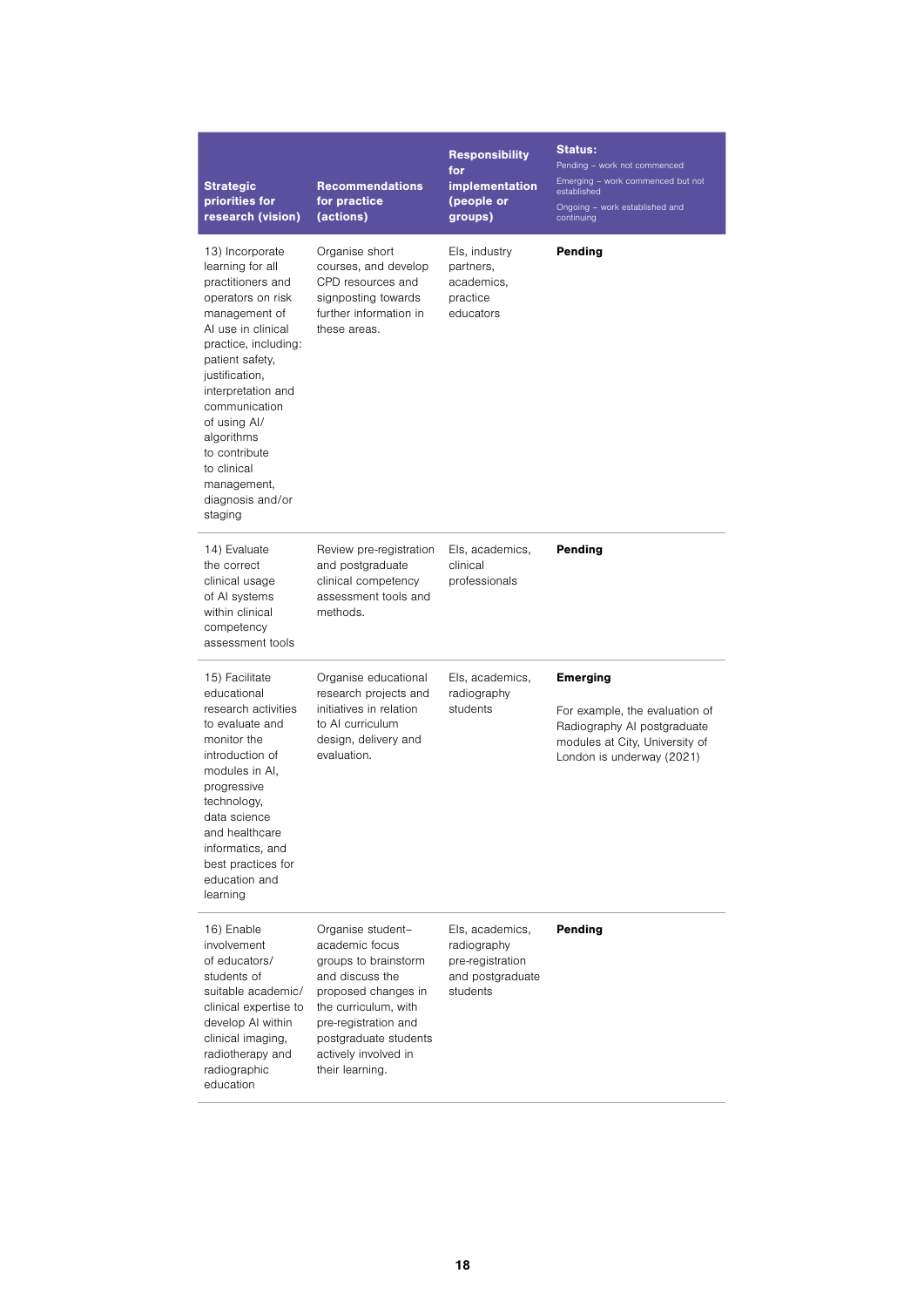| <b>Strategic</b><br>priorities for<br>research (vision)                                                                            | <b>Recommendations</b><br>for practice<br>(actions)                                                                                                                                                                       | <b>Responsibility</b><br>for<br>implementation<br>(people or<br>groups)                                              | <b>Status:</b><br>Pending - work not commenced<br>Emerging - work commenced but not<br>established<br>Ongoing - work established and<br>continuing |
|------------------------------------------------------------------------------------------------------------------------------------|---------------------------------------------------------------------------------------------------------------------------------------------------------------------------------------------------------------------------|----------------------------------------------------------------------------------------------------------------------|----------------------------------------------------------------------------------------------------------------------------------------------------|
| 17) Teach not just<br>about AI principles<br>but with Al-enabled<br>educational tools<br>Teach not just<br>about AI but with<br>AI | Ensure that<br>appropriate focus is<br>given to developing/<br>co-constructing AI<br>solutions with an<br>educational focus<br>for delivery of the<br>academic curriculum<br>within clinical imaging<br>and radiotherapy. | Els, patients/<br>public,<br>professionals,<br>academics,<br>industry partners                                       | Ongoing                                                                                                                                            |
| 18) Provide                                                                                                                        | Organise educational<br>conferences around<br>Al, its use and future<br>work.                                                                                                                                             | Els, academics,<br>industry partners,<br>pre-registration<br>and postgraduate<br>students                            | Ongoing                                                                                                                                            |
| opportunities for<br>scoping events<br>and networking                                                                              |                                                                                                                                                                                                                           |                                                                                                                      | UK Imaging and Oncology<br>(UKIO) Congress                                                                                                         |
| around prospective                                                                                                                 |                                                                                                                                                                                                                           |                                                                                                                      | EFRS and ISRRT Congress                                                                                                                            |
| developments                                                                                                                       |                                                                                                                                                                                                                           |                                                                                                                      | European Society of Radiology<br>(ESR) European Congress of<br>Radiology (ECR)                                                                     |
|                                                                                                                                    |                                                                                                                                                                                                                           |                                                                                                                      | European Society for<br>Radiotherapy and Oncology<br>(ESTRO) Congress                                                                              |
|                                                                                                                                    |                                                                                                                                                                                                                           |                                                                                                                      | SCoR Achieving Excellence in<br>Radiography Education and<br>Research conference                                                                   |
|                                                                                                                                    |                                                                                                                                                                                                                           | Focused international AI<br>conferences; for example, AI<br>conference by City, University<br>of London in July 2020 |                                                                                                                                                    |
|                                                                                                                                    |                                                                                                                                                                                                                           |                                                                                                                      | SoR online Synapse<br>workspaces                                                                                                                   |

# Recommendations and Priorities for Research

As highlighted by Hardy and Harvey (2020), there is a lack of information on the impact of AI on the radiographer's role [11]. As healthcare professionals, radiographers are accustomed to the development of evidence-based practice with increasing technological advances. However, AI is being rapidly integrated into imaging equipment with arguably little consideration as to how it influences radiography practice and frontline services. Current regulatory frameworks stipulate that all AI systems that are deployed clinically require human oversight of their implementation [31]. This is adding to the radiographer's role and increasing the need for a high level of digital fluency among radiography staff as they must learn to evaluate, interact and oversee the actions of AI driven tools within their workflow. It is recommended that research is required to investigate the impact of AI on: the quality of services; patient care; and radiographers' roles and their working practices. There is also a need for prospective high-quality 'real world' clinical validation of AI interventions, the reporting of which should adhere to the appropriate guidelines (e.g. SPIRIT-AI and CONSORT-AI guidelines) [7, 8].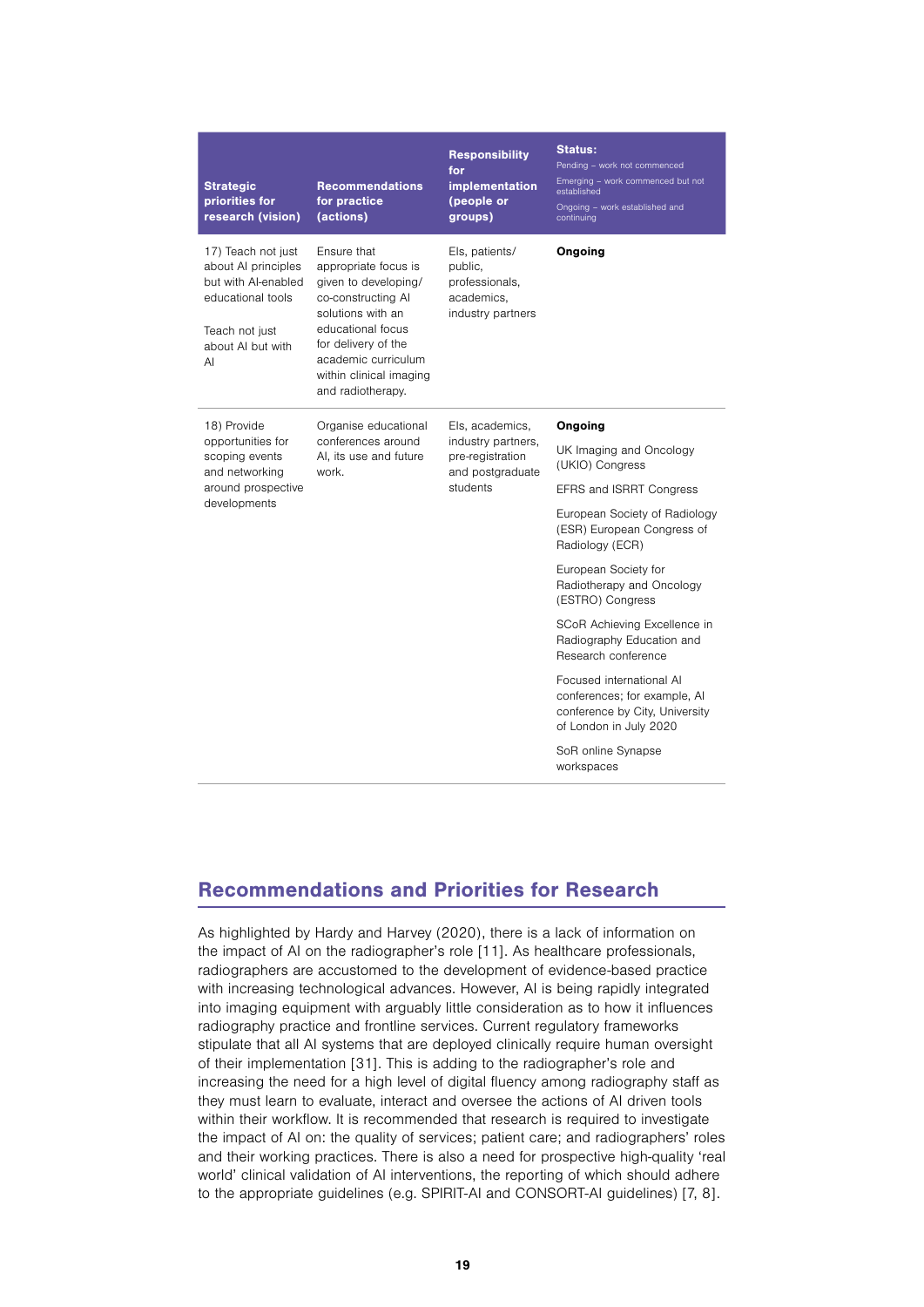# Research Priorities Summary Table

| <b>Strategic</b><br>priorities for<br>research (vision)                                                                                                                                                        | <b>Recommendations</b><br>for practice<br>(actions)                                                                                                                                                                                              | <b>Responsibility</b><br>for<br>implementation<br>(people or<br>groups)                                                                                                               | <b>Status:</b><br>Pending - work not commenced<br>Emerging - work commenced but not<br>established<br>Ongoing - work established and<br>continuing                                                                                                                                                          |
|----------------------------------------------------------------------------------------------------------------------------------------------------------------------------------------------------------------|--------------------------------------------------------------------------------------------------------------------------------------------------------------------------------------------------------------------------------------------------|---------------------------------------------------------------------------------------------------------------------------------------------------------------------------------------|-------------------------------------------------------------------------------------------------------------------------------------------------------------------------------------------------------------------------------------------------------------------------------------------------------------|
| 19) Explore<br>and map out<br>radiography<br>baseline theoretical<br>knowledge,<br>clinical practice,<br>technical skills<br>and perceptions/<br>expectations of the<br>use of Al                              | Conduct research<br>on the current<br>knowledge, technical<br>skills/competences,<br>and attitudes and<br>expectations of<br>radiographers towards<br>Al. This could take<br>the form of surveys or<br>other type of mixed-<br>methods research. | SoR AIWP, Els,<br>CoR, academics                                                                                                                                                      | Ongoing<br>For example:<br>UK-wide AI survey, with similar<br>surveys running in Africa,<br>Ireland, Saudi Arabia and<br>Greece<br>EFRS and ISRRT running pilot<br>studies in 2021<br>HEE AHP digital skills project                                                                                        |
| 20) Investigate the<br>impact of emerging<br>AI technologies<br>on the patient<br>experience, patient<br>safety and quality<br>of care                                                                         | Conduct<br>undergraduate and<br>postgraduate/doctoral<br>and postdoctoral<br>research in this area                                                                                                                                               | AIWP, Els, SoR,<br>radiography<br>service managers,<br>academics                                                                                                                      | <b>Emerging</b>                                                                                                                                                                                                                                                                                             |
| 21) Investigate how<br>the radiographer's<br>role, career<br>opportunities, role<br>extension and<br>career progression<br>will develop and<br>change with the<br>increased use of Al                          | Carry out baseline<br>search, but also<br>ongoing research<br>required.                                                                                                                                                                          | AIWG, HEIs, SoR,<br>research-active<br>professionals,<br>academics,<br>radiography<br>service managers,<br>consultant<br>practitioners,<br>advanced<br>practitioners,<br>team leaders | Pending                                                                                                                                                                                                                                                                                                     |
| 22) Develop<br>transparent Al<br>working practices<br>and protocols<br>Strive for<br>explainable AI that<br>practitioners and<br>patients will be<br>able to trust but<br>also query and<br>assess its quality | Create auditable<br>standards.<br>Cross-disciplinary,<br>multi-site research<br>projects are needed.                                                                                                                                             | SoR, industry,<br>higher education<br>institutions (HEIs),<br>academics,<br>clinical<br>practitioners,<br><b>British Standards</b><br>Institution                                     | Pending<br>SoR sits on NHSX AI Lab AI<br>Imaging Programme board<br>Further work is ongoing at:<br>NHS Digital, NHSX and NHS<br>Al Lab in England; Scottish<br><b>Radiology Transformation</b><br>Programme (SRTP) for<br>Scotland; and <b>National Imaging</b><br><b>Academy Wales</b> (NIAW) for<br>Wales |
| 23) Identify what AI<br>metrics/interface<br>influence clinical<br>decision making                                                                                                                             | Conduct research<br>projects e.g., by<br>clinical imaging<br>and therapeutic<br>radiography<br>professionals, doctoral<br>students, postdoctoral<br>researchers.                                                                                 | SoR AIWP, Els,<br>SoR, clinical<br>professionals,<br>academics,<br>colleagues from<br>industry                                                                                        | Ongoing<br>For example: Ultrasound scan<br>and surgical innovations in<br>pregnancy services                                                                                                                                                                                                                |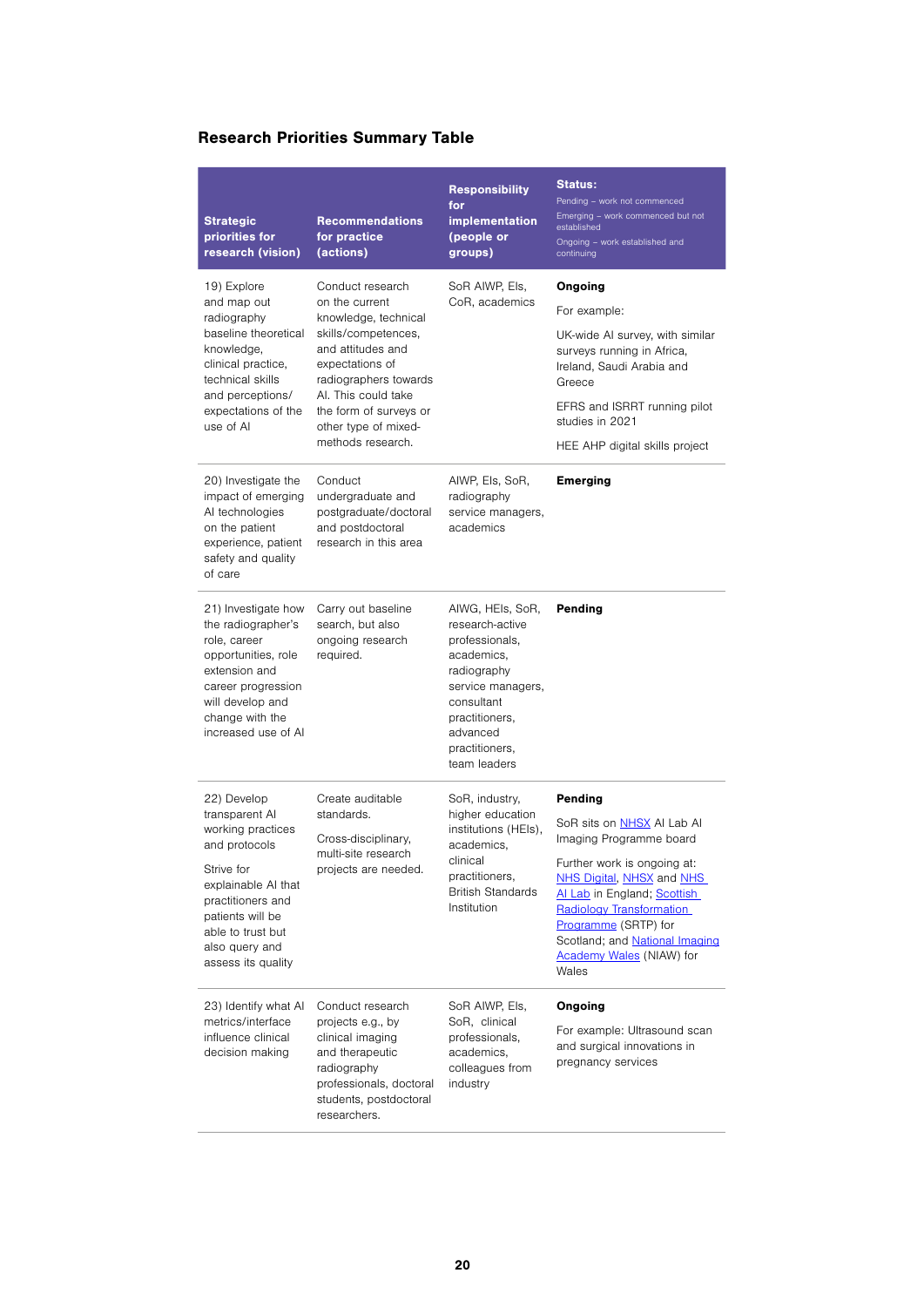| <b>Strategic</b><br>priorities for<br>research (vision)                                                                                                                                                                                                                                                  | Recommendations<br>for practice<br>(actions)                                                                                                                                                                                                                                                                                      | <b>Responsibility</b><br>for<br><i>implementation</i><br>(people or<br>groups)                                                                                                 | <b>Status:</b><br>Pending - work not commenced<br>Emerging - work commenced but not<br>established<br>Ongoing - work established and<br>continuing                                                                                                                                                                                                                                                                                                 |
|----------------------------------------------------------------------------------------------------------------------------------------------------------------------------------------------------------------------------------------------------------------------------------------------------------|-----------------------------------------------------------------------------------------------------------------------------------------------------------------------------------------------------------------------------------------------------------------------------------------------------------------------------------|--------------------------------------------------------------------------------------------------------------------------------------------------------------------------------|----------------------------------------------------------------------------------------------------------------------------------------------------------------------------------------------------------------------------------------------------------------------------------------------------------------------------------------------------------------------------------------------------------------------------------------------------|
| 24) Make<br>radiography<br>researchers in Al<br>visible to editors,<br>publishers,<br>journals, and<br>conferences as<br>autonomous<br>researchers<br>who can add<br>value within<br>multidisciplinary<br>teams but also<br>as distinct to<br>radiologists<br>and other<br>medical imaging<br>colleagues | Organise conferences,<br>arrange sessions in<br>conferences, webinars,<br>seminars etc. on<br>radiography and Al.<br>Invite multiprofessional<br>key stakeholders to<br>increase visibility and<br>understanding of<br>capability and impact<br>of clinical imaging<br>and therapeutic<br>radiography<br>professionals.           | AIWP, Els,<br>SoR, clinical<br>professionals,<br>academics                                                                                                                     | Emerging.<br>Promote existing papers and<br>further publication of articles in<br>Radiography journal                                                                                                                                                                                                                                                                                                                                              |
| 25) Support, fund<br>and advocate<br>for AI research<br>in radiographic<br>practice and<br>education                                                                                                                                                                                                     | Highlight funding<br>routes that are<br>available within<br>devolved nation<br>research programmes.<br>Explore the<br>development of<br>industry-funded grants<br>and partnerships.<br>Approach research<br>funders to advocate<br>for the role of<br>radiography research<br>in AI implementation<br>and healthcare<br>practice. | SoR<br>professionals,<br>industry<br>professional<br>partners, AIWG,<br>research funders<br>(NIHR, Medical<br>Research Council,<br>Economic and<br>Social Research<br>Council) | <b>Emerging</b><br>Explore the possibility of CoR<br>Industry Partnership Scheme<br>themed calls for AI research<br>grants                                                                                                                                                                                                                                                                                                                         |
| 26) Forge<br>partnerships<br>between Al<br>researchers<br>and clinical<br>practitioners<br>to support<br>collaboration on<br>areas of mutual<br>interest.                                                                                                                                                | Create<br>multidisciplinary<br>teams.                                                                                                                                                                                                                                                                                             | AIWP, Els,<br>SoR, clinical<br>professionals,<br>academics.                                                                                                                    | <b>Emerging</b> for example, a<br>range of sites where AI is<br>being used in collaborations<br>between NHS sites/NHSX/<br>academic partnerships<br><b>NHS Accelerated Access</b><br>Collaborative (AAC) awards,<br>e.g. Mirada Medical<br>FutureNHS Collaboration<br>Platform resources: NHSX AL<br><b>Virtual Hub</b><br>National Consortium of<br>Intelligent Medical Imaging<br>(NCIMI)<br><b>The East Midlands Imaging</b><br>Network (EMRAD) |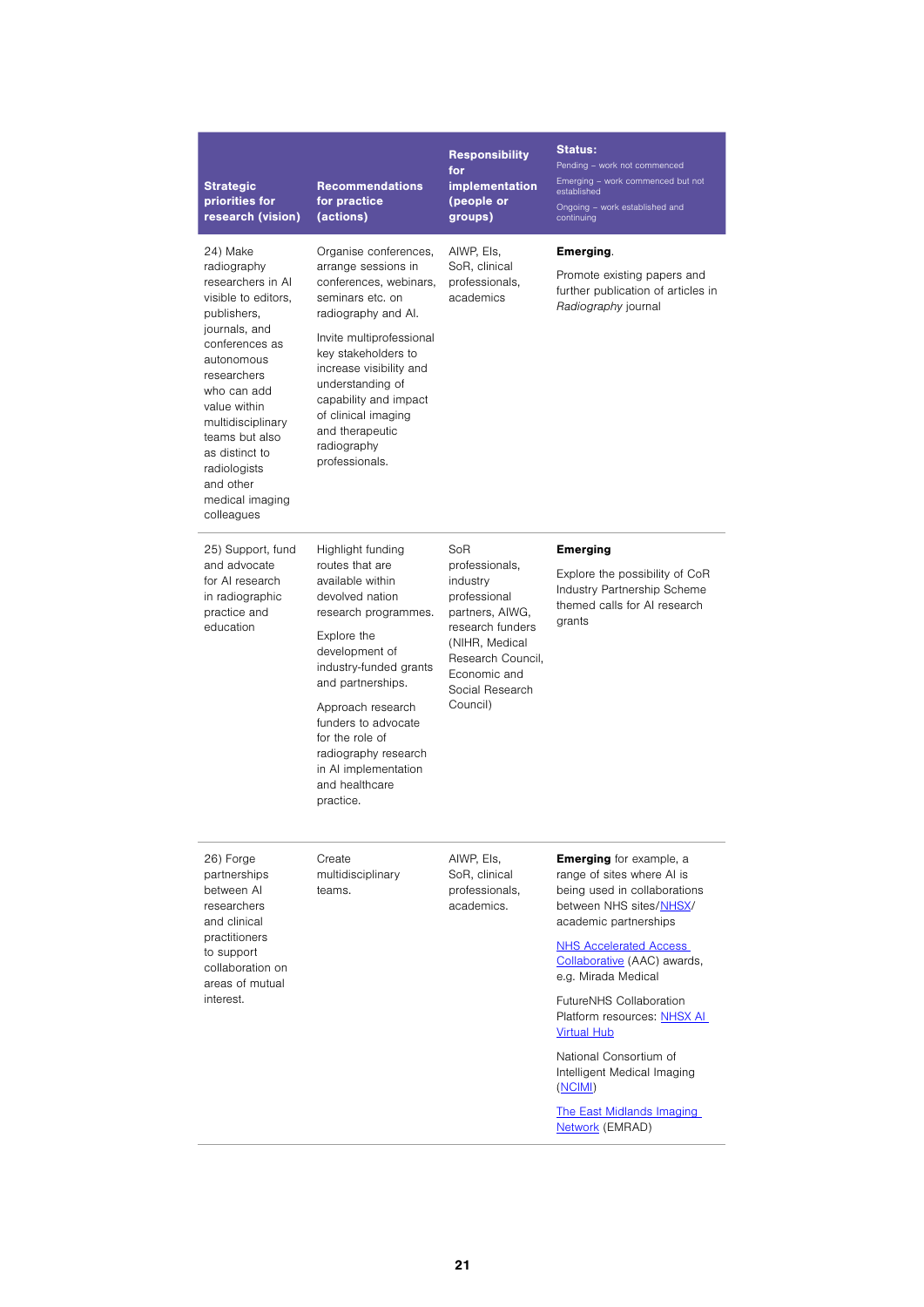# Recommendations and Priorities For Stakeholder Partnerships

Due to the complexity of healthcare systems, the development, testing, validation, implementation and auditing of AI tools need to involve multidisciplinary teams. The teams must have key stakeholders from all areas of practice. Clinicians, scientists, engineers, researchers, educators, patients, trainees and industry are just a few of the different groups that need to work in partnership to deliver AI solutions. These partnerships, vitally, must extend to and include the full context and scope of practice of the radiography workforce. Key partners must ensure: radiography clinical practitioners are included in decision making; radiography researchers are supported and able to apply for funding; and radiography students and trainees get the education they need to safely navigate a digital future. It is therefore essential that industry partners and key collaborators recognise the whole range of professionals involved in the medical and clinical imaging workflows; the distinct bodies of knowledge that can work with them to develop solutions. In this process it is also essential that patients hold a central place in highlighting clinical necessities and personalisation and humanisation priorities.

| <b>Strategic</b><br>priorities for<br>research (vision)                                                                                                                                                                                                                                                                                                              | <b>Recommendations</b><br>for practice<br>(actions)                                                                                                                                                                                                                                                                                     | <b>Responsibility</b><br>for<br><b>implementation</b><br>(people or<br>groups)                                                                                                                           | <b>Status:</b><br>Pending - work not commenced<br>Emerging - work commenced but not<br>established<br>Ongoing - work established and<br>continuing                                                                                                                                                                                                                          |
|----------------------------------------------------------------------------------------------------------------------------------------------------------------------------------------------------------------------------------------------------------------------------------------------------------------------------------------------------------------------|-----------------------------------------------------------------------------------------------------------------------------------------------------------------------------------------------------------------------------------------------------------------------------------------------------------------------------------------|----------------------------------------------------------------------------------------------------------------------------------------------------------------------------------------------------------|-----------------------------------------------------------------------------------------------------------------------------------------------------------------------------------------------------------------------------------------------------------------------------------------------------------------------------------------------------------------------------|
| 27) Collaboration<br>Develop partnership<br>between industry/<br>between industry,<br>AI companies,<br>radiography<br>clinical<br>researchers and<br>practitioners,<br>early adopter clinical<br>sites to establish Al<br>universities,<br>researchers and<br>health transformation<br>the whole range<br>pathways and<br>of multidisciplinary<br>develop validation | Academics,<br>industry, clinical<br>practitioners, UK<br>regulatory bodies<br>and professional<br>bodies, including<br>SoR, IPEM, RCR<br>professionals,<br>and NHS trust                                                                                                                                                                | Ongoing<br>For example: NHSX AI in<br><b>Health and Care Award</b><br>for the conceptualisation,<br>development, testing and<br>validation of AI technologies in<br>the NHS.<br>London Medical Imaging & |                                                                                                                                                                                                                                                                                                                                                                             |
| professionals<br>working in clinical<br>sites                                                                                                                                                                                                                                                                                                                        | documentation for AI<br>healthcare adoption.<br>Also establish<br>early accountability<br>pathways for Al<br>products.                                                                                                                                                                                                                  | leadership                                                                                                                                                                                               | AI Centre for Value-Based<br>Healthcare collaboration<br>between NHS trusts, small<br>to medium-sized enterprises<br>(SMEs) and King's College<br>London to develop, validate<br>and implement AI technologies<br>for the benefit of the NHS                                                                                                                                |
| 28) Collaboration<br>between industry<br>and educators/<br>academics                                                                                                                                                                                                                                                                                                 | Partnerships<br>between industry and<br>educators/academics<br>and practice educators<br>are important to<br>ensure radiography<br>pre-registration and<br>postgraduate training<br>is up to date with<br>current technologies<br>and clinical needs.<br>Forge partnerships<br>to run conferences/<br>webinars on AI in<br>radiography. | Academics/<br>educators.<br>industry, CoR,<br>professional<br>bodies                                                                                                                                     | Ongoing<br>For example:<br>Al symposium at City, University<br>of London<br><b>Association of Healthcare</b><br>Technology Providers (AXREM)<br>Al Special Focus Group<br>manifesto<br>City University of London<br>Radiography 2020 conference<br>European Society for Radiation<br>Oncology (ESTRO) and<br>American Society for Radiation<br>Oncology (ASTRO) congresses. |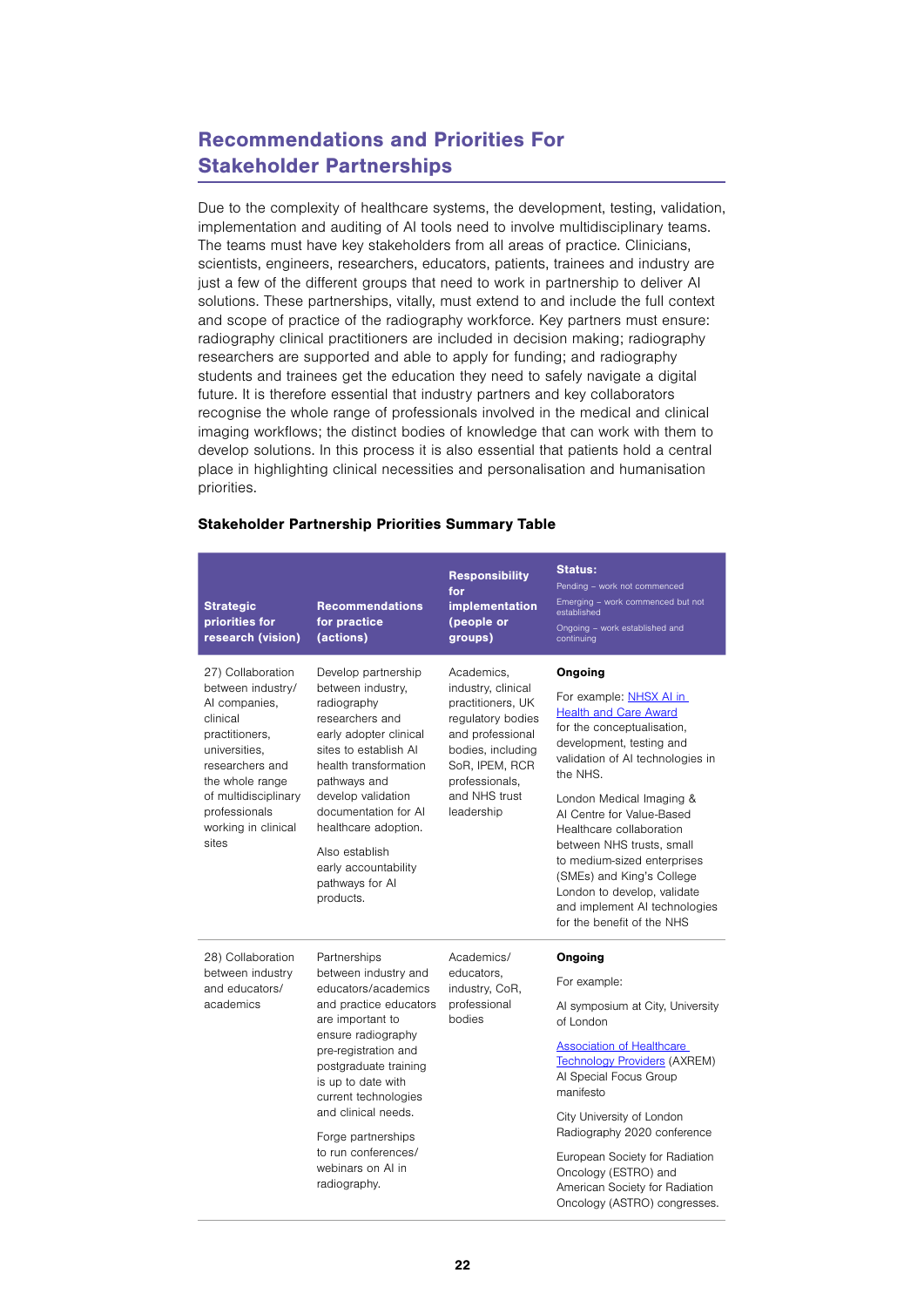| <b>Strategic</b><br>priorities for<br>research (vision)                                                                                                                                            | <b>Recommendations</b><br>for practice<br>(actions)                                                                                                                                                                                                                    | <b>Responsibility</b><br>for<br><b>implementation</b><br>(people or<br>groups) | <b>Status:</b><br>Pending - work not commenced<br>Emerging - work commenced but not<br>established<br>Ongoing - work established and<br>continuing |
|----------------------------------------------------------------------------------------------------------------------------------------------------------------------------------------------------|------------------------------------------------------------------------------------------------------------------------------------------------------------------------------------------------------------------------------------------------------------------------|--------------------------------------------------------------------------------|----------------------------------------------------------------------------------------------------------------------------------------------------|
| 29) Development<br>of AI health lead<br>radiographers/<br>clinical imaging<br>and therapeutic<br>radiography<br>professional<br>ambassadors<br>to facilitate<br>clinical digital<br>transformation | Ensure radiographers,<br>clinical imaging<br>and therapeutic<br>service professionals<br>participate in/apply<br>for the NHS Topol<br>Programme for<br>Digital Fellowships in<br>Healthcare and other<br>Al leadership positions<br>with the NHS, Els and<br>industry. | SoR members,<br>Els, professional<br>bodies, AIWG                              | Ongoing                                                                                                                                            |
| 30) Advocate and<br>work with industry<br>to establish a<br>common language<br>in AI terminology<br>for consistency                                                                                | Ensure a common<br>Al language is<br>understood between<br>industry, academia<br>and clinical practice.                                                                                                                                                                | Industry,<br>academic, clinical                                                | Pending                                                                                                                                            |
| 31) Coordinate<br>a seamless<br>multidisciplinary<br>framework of AI<br>implementation,<br>where every team<br>member is valued<br>and their input is<br>heard                                     | Collaboration between<br>clinical practitioners,<br>academics,<br>researchers,<br>professional bodies<br>and regulatory bodies.                                                                                                                                        | All stakeholders                                                               | Pending                                                                                                                                            |

# Opportunities For Partnerships

This list represents some of the available opportunities for partnership; it is not exhaustive and will continue to expand.

| <b>Opportunity</b>                                                                | <b>Description</b>                                                                                                                                                                                                                                                                                                                                                                                                                        | <b>Status</b>   |
|-----------------------------------------------------------------------------------|-------------------------------------------------------------------------------------------------------------------------------------------------------------------------------------------------------------------------------------------------------------------------------------------------------------------------------------------------------------------------------------------------------------------------------------------|-----------------|
| <b>CRUK RadNet</b>                                                                | CRUK RadNet is a radiotherapy research<br>network with seven centres, each driving its own<br>research priorities.                                                                                                                                                                                                                                                                                                                        | <b>Emerging</b> |
| CTRad                                                                             | CTRad is the Clinical and Translational<br>Radiotherapy Research Working Group of the<br>National Cancer Research Institute (NCRI).                                                                                                                                                                                                                                                                                                       | Emerging        |
| The London Medical<br>Imaging & AI Centre<br>for Value-Based<br><b>Healthcare</b> | The London Medical Imaging & AI Centre for<br>Value-Based Healthcare is a consortium of<br>academic, NHS and industry partners led by<br>King's College London and based at St Thomas'<br>Hospital. It aims to bring together clinical,<br>research and industry minds to develop innovative<br>technologies using NHS medical images and<br>data. Work is also being done to develop a<br>platform for validation of these technologies. | <b>Emerging</b> |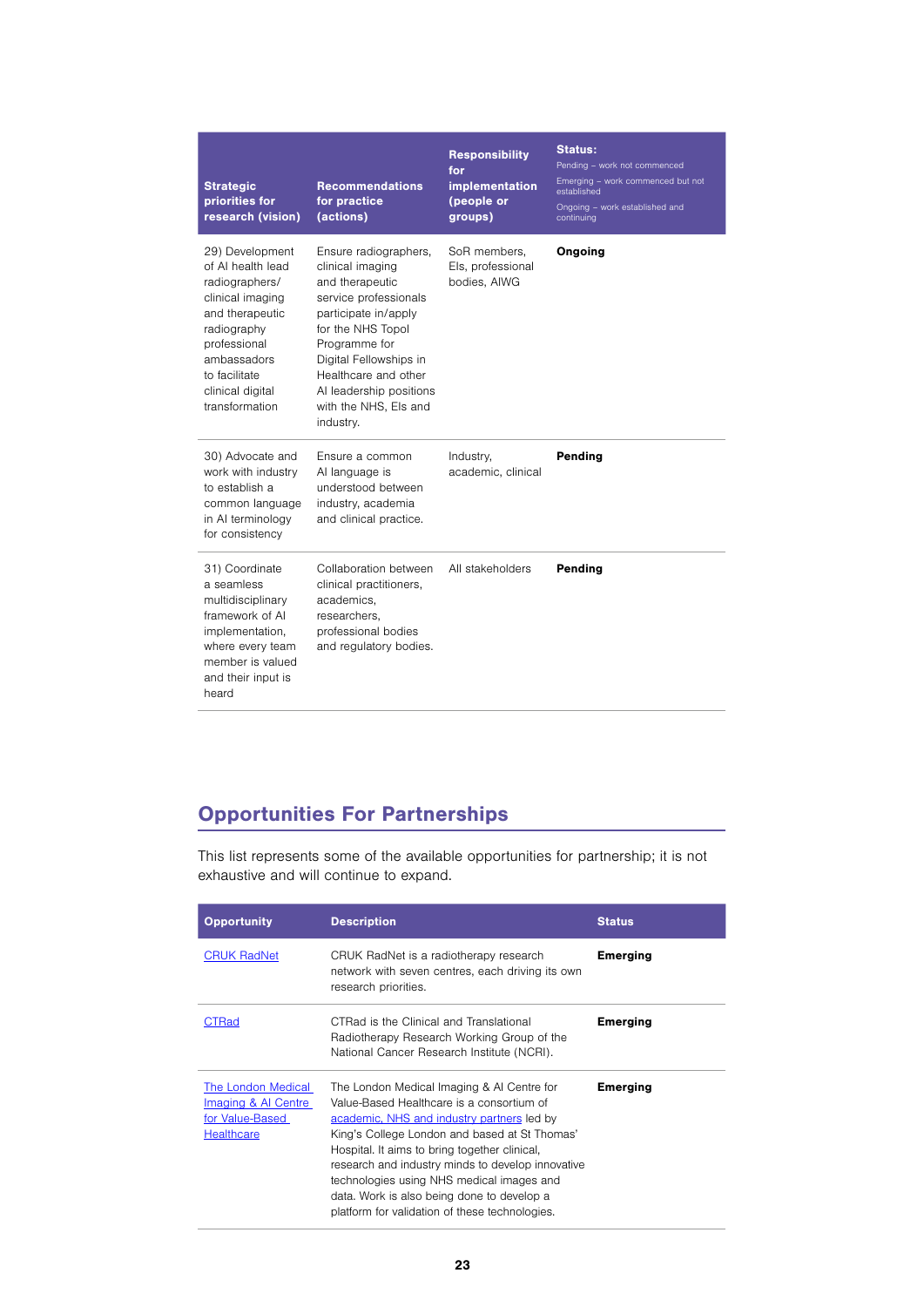| <b>Opportunity</b>                                                        | <b>Description</b>                                                                                                                                                                                                                                                                                                                                                                                                                                                                                                                                                                               | <b>Status</b>   |
|---------------------------------------------------------------------------|--------------------------------------------------------------------------------------------------------------------------------------------------------------------------------------------------------------------------------------------------------------------------------------------------------------------------------------------------------------------------------------------------------------------------------------------------------------------------------------------------------------------------------------------------------------------------------------------------|-----------------|
| <b>NCIMI</b>                                                              | The National Consortium of Intelligent Medical<br>Imaging (NCIMI) is a network of NHS hospitals,<br>clinical leaders, industry experts in the fields<br>of AI and medical imaging, and world-leading<br>academic researchers, plus patient groups<br>and charities. NCIMI's mission is to computer<br>vision with artificial intelligence and apply it to<br>clinical problems within imaging and diagnostics<br>through research.                                                                                                                                                               | <b>Emerging</b> |
| <b>NHSX</b>                                                               | NHSX is partnering with the NHS Accelerated<br>Access Collaborative (AAC) and NIHR to<br>award funding for evaluation and validation<br>of progressive technologies in the clinic. The<br>first winners were announced on 8 September<br>2020. Work is being done to match the award<br>winners with clinical sites and to ensure the<br>right evidence is collected for validation of new<br>technologies.                                                                                                                                                                                      | <b>Emerging</b> |
| <b>Topol Programme for</b><br>Digital Fellowships in<br><b>Healthcare</b> | A range of clinical candidates, including<br>those with an allied health professional (AHP)<br>background, have been admitted to the Topol<br>Programme. If you have an idea or clinical<br>problem you would like to solve, you can apply<br>for a fellowship. NHS candidates and banding<br>restrictions apply.                                                                                                                                                                                                                                                                                | <b>Emerging</b> |
| Vendor or<br>professional body<br>meetings and<br>conferences             | Vendor or professional body organised user<br>meetings and conferences provide many<br>opportunities. There is the activation of a product<br>feedback loop when industry and clinic engage.<br>Networking between academia, clinic and<br>industry can encourage research collaborations<br>for the betterment of clinical practice. The<br>establishment of an AI emerging technology<br>(AIET) conference track at established<br>conferences such as the congresses of UKIO,<br>British Institute of Radiology (BIR), ECR/EFRS<br>and ESTRO may further the publication of AIET<br>research. | Ongoing         |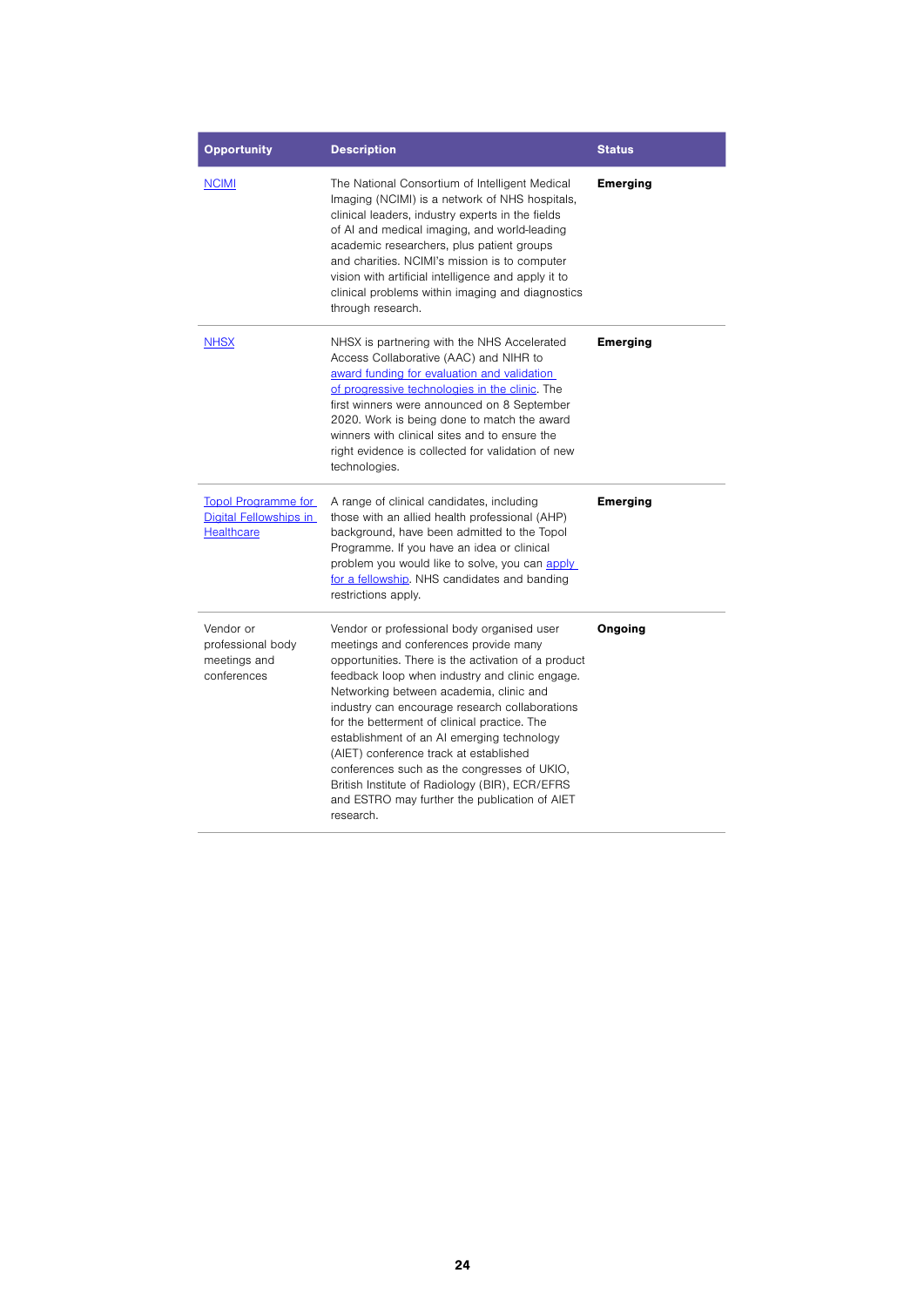## **References**

- [1] House of Lords Select Committee on Artificial Intelligence. (2018). AI in the UK: ready, willing and able? Report of session 2017-19. Available at: [https://publications.parliament.uk/pa/](https://topol.hee.nhs.uk/digital-fellowships/application-guidance/) [ld201719/ldselect/ldai/100/100.pdf.](https://topol.hee.nhs.uk/digital-fellowships/application-guidance/) Accessed: 30 June 2021.
- [2] The Society and College of Radiographers. (2020). The Society and College of Radiographers policy statement: Artificial intelligence. Available at: [https://www.sor.org/Learning-advice/](https://www.sor.org/Learning-advice/Professional-body-guidance-and-publications/Documents-and-publications/Policy-Guidance-Document-Library/The-Society-and-College-of-Radiographers-policy-st) [Professional-body-guidance-and-publications/Documents-and-publications/Policy-Guidance-](https://www.sor.org/Learning-advice/Professional-body-guidance-and-publications/Documents-and-publications/Policy-Guidance-Document-Library/The-Society-and-College-of-Radiographers-policy-st)[Document-Library/The-Society-and-College-of-Radiographers-policy-st.](https://www.sor.org/Learning-advice/Professional-body-guidance-and-publications/Documents-and-publications/Policy-Guidance-Document-Library/The-Society-and-College-of-Radiographers-policy-st) Accessed: 30 June 2021.
- [3] The National Health Service. (2019). The NHS Long Term Plan. Available at: [https://www.longtermplan.nhs.uk/publication/nhs-long-term-plan/.](https://www.longtermplan.nhs.uk/publication/nhs-long-term-plan/) Accessed: 9 April 2021.
- [4] Strudwick, R., The Association of Radiography Educators, The College of Radiographers, et al. (2018). Values-based practice in diagnostic and therapeutic radiography: A training template. Available at: [https://www.sor.org/getmedia/544041db-36b7-4b3f-9ccd-](https://www.sor.org/getmedia/544041db-36b7-4b3f-9ccd-76b9740b09a0/2018.10.03_radiography_vbp_training_manual_-_final.pdf_2)[76b9740b09a0/2018.10.03\\_radiography\\_vbp\\_training\\_manual\\_-\\_final.pdf\\_2.](https://www.sor.org/getmedia/544041db-36b7-4b3f-9ccd-76b9740b09a0/2018.10.03_radiography_vbp_training_manual_-_final.pdf_2) Accessed: 9 April 2021.
- [5] The Society and College of Radiographers. (2018). Patient public and practitioner partnerships within imaging and radiotherapy: Guiding principles. Available at: [https://www.sor.org/](https://www.sor.org/getmedia/8db542a4-2656-4685-b769-05a41c5fdec0/guiding_principles_final_proofed_1) [getmedia/8db542a4-2656-4685-b769-05a41c5fdec0/guiding\\_principles\\_final\\_proofed\\_1.](https://www.sor.org/getmedia/8db542a4-2656-4685-b769-05a41c5fdec0/guiding_principles_final_proofed_1) Accessed: 9 April 2021.
- [6] Malamateniou, C. (2020). Elevating patient care with artificial intelligence: Radiographers are essential in elevating patient care with artificial intelligence. World Radiography Day 2020 International Society of Radiographers and Radiological Technologsts Special Edition, pp. 51–53. Available at: [https://www.isrrt.org/pdf/WRD\\_2020\\_special\\_edition.pdf](https://www.isrrt.org/pdf/WRD_2020_special_edition.pdf). Accessed: 30 June 2021.
- [7] The CONSORT-AI and SPIRIT-AI Steering Group. (2019). Reporting guidelines for clinical trials evaluating artificial intelligence interventions are needed. Nature Medicine 2019; 25: 1467– 1468. DOI: 10.1038/s41591-019-0603-3.
- [8] Cruz Rivera, S., Liu, X., Chan, A-W., et al. (2020). Guidelines for clinical trial protocols for interventions involving artificial intelligence: the SPIRIT-AI extension. The Lancet Digital Health 2020; 2(10): e549–e560. DOI: 10.1016/S2589-7500(20)30219-3.
- [9] The Society and College of Radiographers. (2019). AI in radiology a key feature of Topol review. SoR Talk. Available at: [https://www.sor.org/news/ezine/ai-in-radiology-a-key-feature-of](https://www.sor.org/news/ezine/ai-in-radiology-a-key-feature-of-topol-review-(1))[topol-review-\(1\)](https://www.sor.org/news/ezine/ai-in-radiology-a-key-feature-of-topol-review-(1)). Accessed: 9 April 2021.
- [10] O'Regan, T. Applications of technology in practice. Imaging & Therapy Practice. April.
- [11] Hardy, M. and Harvey, H. (2020). Artificial intelligence in diagnostic imaging: impact on the radiography profession. The British Journal of Radiology 2020; 93(1108). DOI: 10.1259/ bjr.20190840.
- [12] Topol, E. (2019). The Topol Review: Preparing the healthcare workforce to deliver the digital future. NHS Health Education England, Available at: <https://topol.hee.nhs.uk/>. Accessed: 22 January 2021.
- [13] International Society of Radiographers and Radiological Technologists (ISRRT) and European Federation of Radiographer Societies (EFRS). (2020). Artificial intelligence and the radiographer/radiological technologist profession: A joint statement of the International Society of Radiographers and Radiological Technologists and the European Federation of Radiographer Societies. Radiography 2020; 26(2): pp. 93–95. DOI: 10.1016/j. radi.2020.03.007.
- [14] Oren, O., Gersh, B.J. and Bhatt, D.L. (2020). Artificial intelligence in medical imaging: switching from radiographic pathological data to clinically meaningful endpoints. The Lancet Digital Health 2020; 2(9): e486–e488. DOI: 10.1016/S2589-7500(20)30160-6.
- [15] Department for Digital, Culture, Media and Sport. (2020). Joint statement from founding members of the Global Partnership on Artificial Intelligence. Available at: [https://www.gov.uk/](https://www.gov.uk/government/publications/joint-statement-from-founding-members-of-the-global-partnership-on-artificial-intelligence/joint-statement-from-founding-members-of-the-global-partnership-on-artificial-intelligence) [government/publications/joint-statement-from-founding-members-of-the-global-partnership](https://www.gov.uk/government/publications/joint-statement-from-founding-members-of-the-global-partnership-on-artificial-intelligence/joint-statement-from-founding-members-of-the-global-partnership-on-artificial-intelligence)[on-artificial-intelligence/joint-statement-from-founding-members-of-the-global-partnership-on](https://www.gov.uk/government/publications/joint-statement-from-founding-members-of-the-global-partnership-on-artificial-intelligence/joint-statement-from-founding-members-of-the-global-partnership-on-artificial-intelligence)[artificial-intelligence](https://www.gov.uk/government/publications/joint-statement-from-founding-members-of-the-global-partnership-on-artificial-intelligence/joint-statement-from-founding-members-of-the-global-partnership-on-artificial-intelligence). Accessed: 9 April 2021.
- [16] UK AI Council. (2021). AI roadmap. Available at: https://www.gov.uk/government/publications/ ai-roadmap. Accessed: 30 June 2021.
- [17] Office for Artificial Intelligence. (2020). Guidelines for AI procurement. Available at: [https://](https://www.gov.uk/government/publications/guidelines-for-ai-procurement/guidelines-for-ai-procurement) [www.gov.uk/government/publications/guidelines-for-ai-procurement/guidelines-for-ai](https://www.gov.uk/government/publications/guidelines-for-ai-procurement/guidelines-for-ai-procurement)[procurement.](https://www.gov.uk/government/publications/guidelines-for-ai-procurement/guidelines-for-ai-procurement) Accessed: 30 June 2021.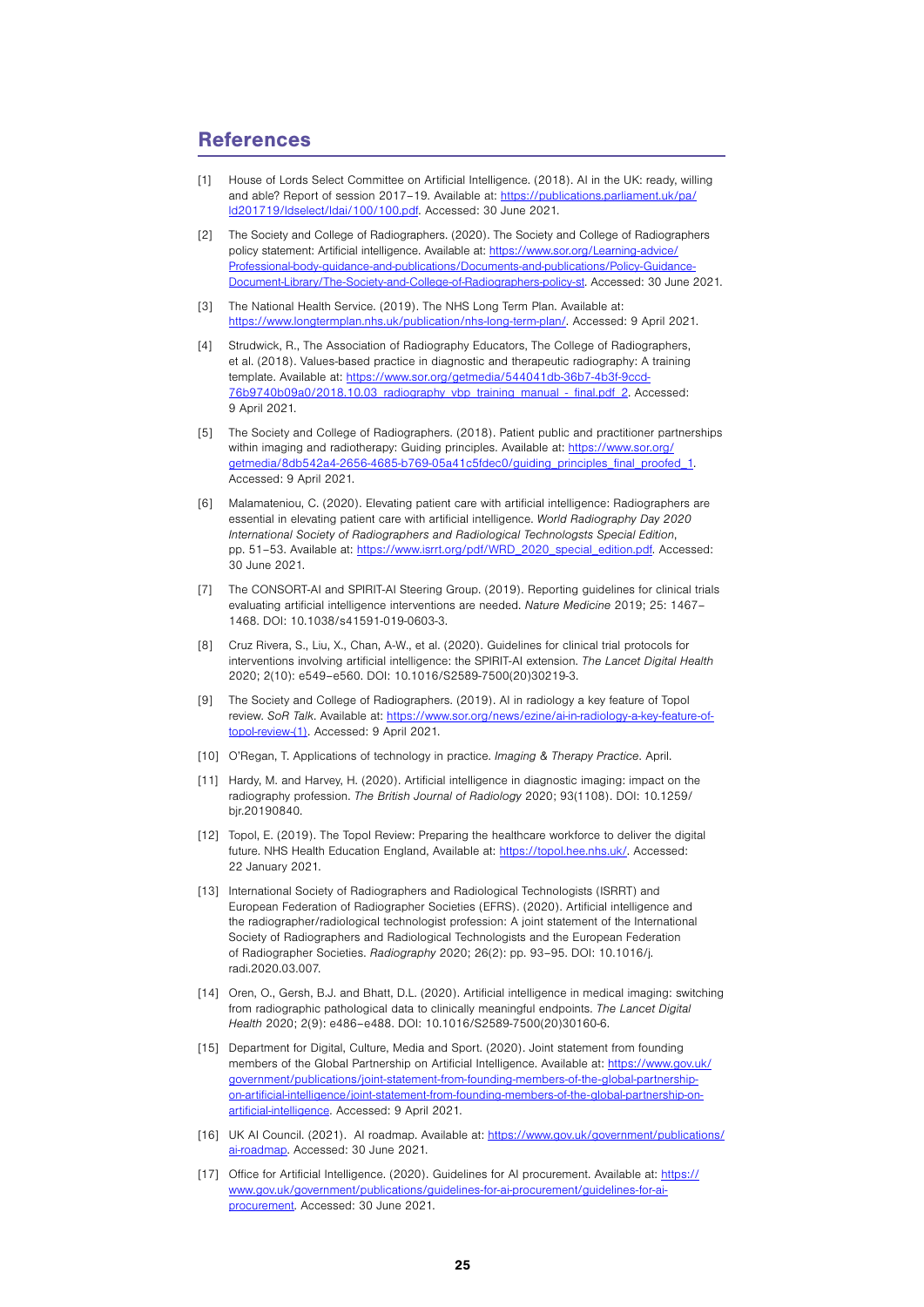- [18] Office for Artificial Intelligence and Government Digital Service. (2020). A guide to using artificial intelligence in the public sector. Available at: [https://www.gov.uk/government/](https://www.gov.uk/government/publications/a-guide-to-using-artificial-intelligence-in-the-public-sector) [publications/a-guide-to-using-artificial-intelligence-in-the-public-sector.](https://www.gov.uk/government/publications/a-guide-to-using-artificial-intelligence-in-the-public-sector) Accessed: 30 June 2021.
- [19] Goodman, K., Zandi, D., Reis, A., et al. (2020). Balancing risks and benefits of artificial intelligence in the health sector. Bulletin of the World Health Organization 2020; 98(4): pp. 230–230A. DOI: 10.2471/BLT.20.253823.
- [20] National Institute for Health and Care Excellence. (2019). Evidence standards framework for digital health technologies. Available at:<https://www.nice.org.uk/corporate/ecd7>. Accessed: 30 June 2021.
- [21] Sit, C., Srinivasan, R., Amlani, A., et al. (2020). Attitudes and perceptions of UK medical students towards artificial intelligence and radiology: a multicentre survey. Insights into Imaging 2020; 11(14). DOI: 10.1186/s13244-019-0830-7.
- [22] The Royal Australian and New Zealand College of Radiologists. (2019). Ethical principles for artificial intelligence in medicine. Available at: [https://www.ranzcr.com/college/document](https://www.ranzcr.com/college/document-library/ethical-principles-for-ai-in-medicine)[library/ethical-principles-for-ai-in-medicine.](https://www.ranzcr.com/college/document-library/ethical-principles-for-ai-in-medicine) Accessed: 30 June 2021.
- [23] Martín Noguerol, T., Paulano-Godino, F., Martín-Valdivia, M.T., et al. (2019). Strengths, weaknesses, opportunities, and threats analysis of artificial intelligence and machine learning applications in radiology. Journal of the American College of Radiology 2019; 16(9): pp. 1239–1247. DOI: 10.1016/j.jacr.2019.05.047.
- [24] National Audit Office. (2020). Digital transformation in the NHS. Available at: [https://www.nao.](https://www.nao.org.uk/report/the-use-of-digital-technology-in-the-nhs/) [org.uk/report/the-use-of-digital-technology-in-the-nhs/.](https://www.nao.org.uk/report/the-use-of-digital-technology-in-the-nhs/) Accessed: 30 June 2021.
- [25] Tang, A., Tam, R., Cadrin-Chênevert, A., et al. (2018). Canadian Association of Radiologists white paper on artificial intelligence in radiology. Canadian Association of Radiologists Journal 2018; 69(2): pp. 120–135. DOI: 10.1016/j.carj.2018.02.002.
- [26] Graham, J.T., Brooker, M. and Spath, R. (2020). Impactful volunteering roles in hospitals: Findings from the Volunteering Innovators Programme insight and impact work. Available at: [https://storage.googleapis.com/helpforce/attachments/Helpforce-VIPreport-Full-Spreads.pdf?mt](https://storage.googleapis.com/helpforce/attachments/Helpforce-VIPreport-Full-Spreads.pdf?mtime=20201104093159&focal=none) [ime=20201104093159&focal=none.](https://storage.googleapis.com/helpforce/attachments/Helpforce-VIPreport-Full-Spreads.pdf?mtime=20201104093159&focal=none) Accessed: 30 June 2021.
- [27] Wang, C., Zhu, X., Hong, J.C., et al. Artificial intelligence in radiotherapy treatment planning: present and future. Technology in Cancer Research & Treatment 2019; 18. DOI: 10.1177/1533033819873922.
- [28] Pillai, M., Adapa, K., Das, S.K., et al. (2019). Using artificial intelligence to improve the quality and safety of radiation therapy. Journal of the American College of Radiology 2019; 16(9): pp. 1267–1272. DOI: 10.1016/j.jacr.2019.06.001.
- [29] Lewis, S.J., Gandomkar, Z. and Brennan, P.C. (2019). Artificial intelligence in medical imaging practice: looking to the future. Journal of Medical Radiation Sciences 2019; 66(4): pp. 292–295. DOI: 10.1002/jmrs.369.
- [30] Sheng, K. (2020). Artificial intelligence in radiotherapy: a technological review. Frontiers of Medicine 2020; 14: pp. 431–449. DOI: 10.1007/s11684-020-0761-1.
- [31] UK Parliament. The Ionising Radiation (Medical Exposure) Regulations 2017. Available at: [https://www.legislation.gov.uk/uksi/2017/1322/contents/made.](https://www.legislation.gov.uk/uksi/2017/1322/contents/made) Accessed: 7 January 2021.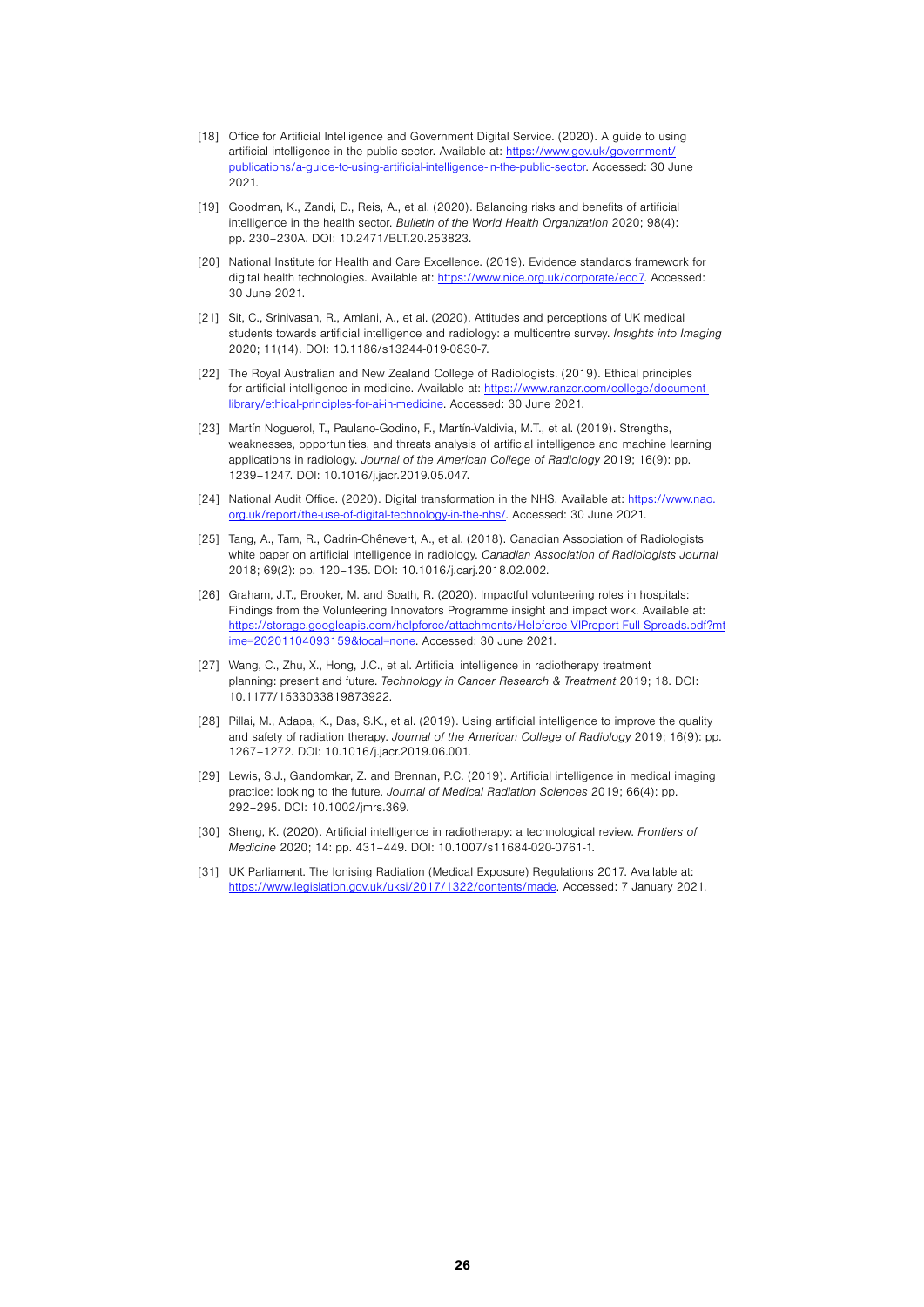# Recommended Reading and Resources

## 1. Government

Secretary of State for Business, Energy and Industry Strategy - Government [response to House of Lords Artificial Intelligence Select Committee's report on AI](https://www.parliament.uk/globalassets/documents/lords-committees/Artificial-Intelligence/AI-Government-Response2.pdf)  [in the UK: Ready, willing and able?](https://www.parliament.uk/globalassets/documents/lords-committees/Artificial-Intelligence/AI-Government-Response2.pdf) (2018)

## 2. Professional Regulatory Requirements

Health and Care Professions Council – [Standards of proficiency for](https://www.hcpc-uk.org/standards/standards-of-proficiency/radiographers/)  [radiographers](https://www.hcpc-uk.org/standards/standards-of-proficiency/radiographers/) (2013)

Health and Care Professions Council – Standards of continuing professional [development](https://www.hcpc-uk.org/standards/standards-of-continuing-professional-development/) (2018)

Health and Care Professions Council – [Standards of education and training](https://www.hcpc-uk.org/standards/standards-relevant-to-education-and-training/set/) (2017)

## 3. Journal Articles

European Society of Radiology. (2019). What the radiologist should know about artificial intelligence – an ESR white paper. Insights into Imaging 2019; 10(44). DOI: 10.1186/s13244-019-0738-2.

Rubin, D. (2019). Artificial intelligence in imaging: The radiologist's role. Journal of the American College of Radiology 2019; 16(9): pp. 1309–1317. DOI: 10.1016/j.jacr.2019.05.036.

Munn, Z., McArthur, A., Mander, G.T.W., et al. (2020). The only constant in radiography is change: A discussion and primer on change in medical imaging to achieve evidence-based practice. Radiography 2020; 26(2): S3–S7. DOI: 10.1016/j.radi.2020.07.001.

Hardy, M. and Harvey, H. (2019). Artificial intelligence in diagnostic imaging: impact on the radiography profession. British Journal of Radiology 2019; 93(1108). DOI: 10.1259/bjr.20190840.

Chan, K. and Zary, N. Applications and challenges of implementing artificial Intelligence in Medical Education: Integrative Review. JMIR Medical Education 2019; 5(1): e13930. DOI: 10.2196/13930.

Duong, M.T., Rauschecker, A.M., Rudie, J.D., et al. (2019). Artificial intelligence for precision education in radiology. The British Journal of Radiology 2019; 92(1103). DOI: 10.1259/bjr.20190389.

Masters, K. (2019). Artificial intelligence in medical education. Medical Teacher 2019; 41(9): pp. 976–980. DOI: 10.1080/0142159X.2019.1595557.

Paranjape, K., Schinkel, M., Panday, R.N., et al. (2019). Introducing artificial intelligence training in medical education. JMIR Medical Education 2019; 5(2): e16048. DOI: 10.2196/16048.

Rampton, V., Mittelman, M. and Goldhahn, J. (2020). Implications of artificial intelligence for medical education. The Lancet Digital Health 2020; 2(3): e111– 112. DOI: 10.1016/S2589-7500(20)30023-6.

Randhawa, G.K. and Jackson, M. (2020). The role of artificial intelligence in learning and professional development for healthcare professionals. Healthcare Management Forum 2020; 33(1): pp. 19–24). DOI: 10.1177/0840470419869032.

Wartman, S.A. and, Combs, C.D. (2019). Reimagining medical education in the age of AI. AMA Journal of Ethics 2019; 21(2): pp. 146–152. DOI: 10.1001/ amajethics.2019.146.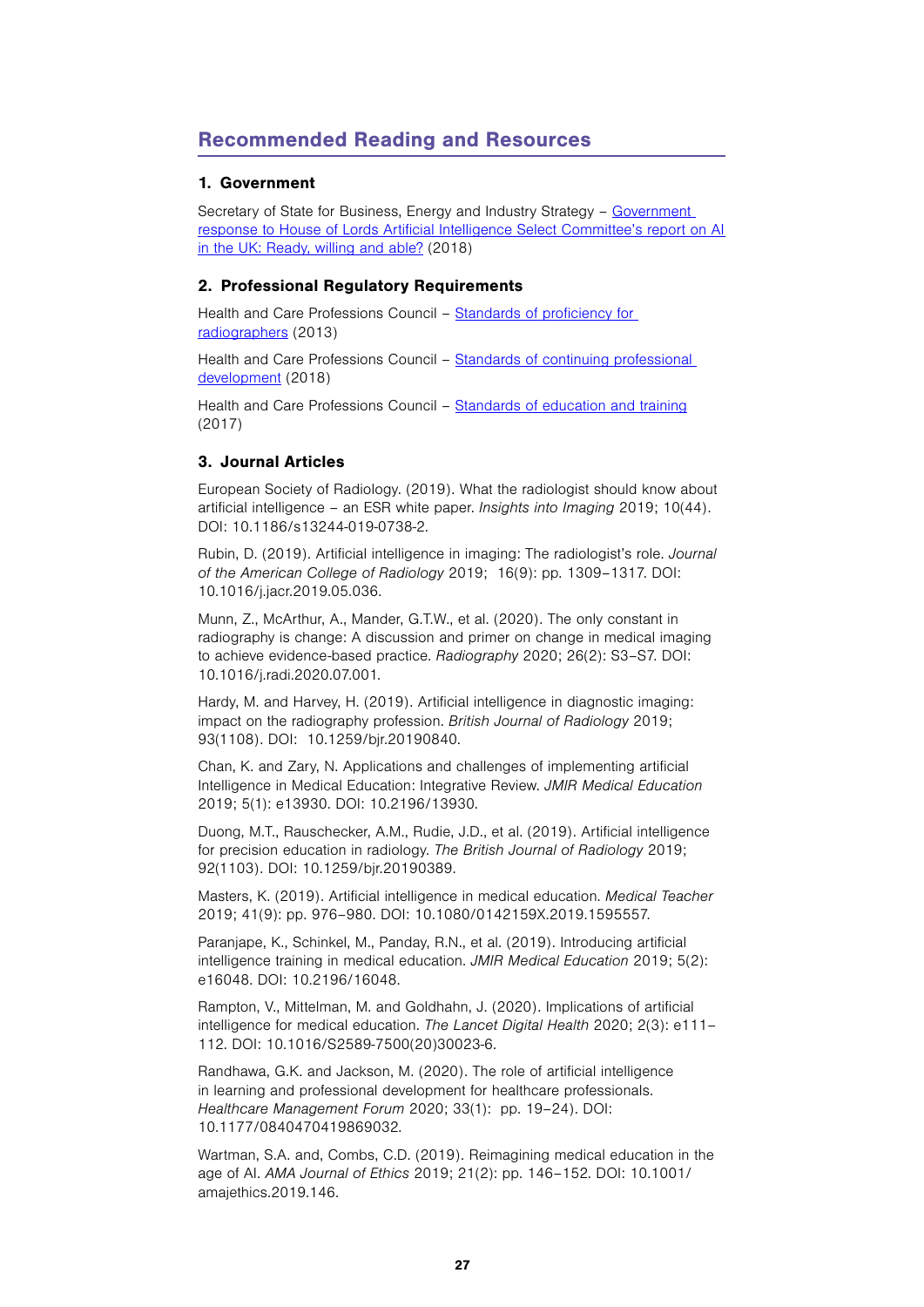Thompson, R.F., Valdes, G., Fuller, C.D., et al. (2018). Artificial intelligence in radiation oncology: A specialty-wide disruptive transformation? Radiotherapy & Oncology 2018; 129(3): pp. 421–426. DOI: 10.1016/j.radonc.2018.05.030.

## 4. Stakeholder Partnerships

[Advanced Radiotherapy programme](https://www.e-lfh.org.uk/programmes/advanced-radiotherapy/) – e-Learning for Healthcare

[AI for Healthcare and Digital Transformation course](https://www.futurelearn.com/courses/artificial-intelligence-in-healthcare) – FutureLearn

[Topol Digital Fellowships programme](https://topol.hee.nhs.uk/digital-fellowships/) – Health Education England

Joshi, I. and Cushnan, D. (2020). A buyer's guide to AI in health and care: Safe and effective adoption of AI. NHSX AI Lab. Available at: [https://www.nhsx.nhs.](https://www.nhsx.nhs.uk/ai-lab/explore-all-resources/adopt-ai/a-buyers-guide-to-ai-in-health-and-care/) [uk/ai-lab/explore-all-resources/adopt-ai/a-buyers-guide-to-ai-in-health-and-care/.](https://www.nhsx.nhs.uk/ai-lab/explore-all-resources/adopt-ai/a-buyers-guide-to-ai-in-health-and-care/) Accessed: 30 December 2020.

[National Consortium of Intelligent Medical Imaging \(NCIMI\)](https://www.medsci.ox.ac.uk/research/networks/national-consortium-of-intelligent-medical-imaging)

[National COVID-19 Chest Imaging Database \(NCCID\)](https://www.nhsx.nhs.uk/covid-19-response/data-and-covid-19/national-covid-19-chest-imaging-database-nccid/) – NHSX

[NHS Accelerated Access Collaborative](https://www.england.nhs.uk/aac/)

[The London Medical Imaging & AI Centre for Value-Based Healthcare:](https://www.aicentre.co.uk/our-partners)  [Our partners](https://www.aicentre.co.uk/our-partners)

[Cancer Research UK: RadNet – our radiation research network](https://www.cancerresearchuk.org/funding-for-researchers/our-research-infrastructure/radnet-our-radiation-research-network)

[National Cancer Research Institute: Workstreams](https://www.ncri.org.uk/how-we-work/ctrad/workstreams/)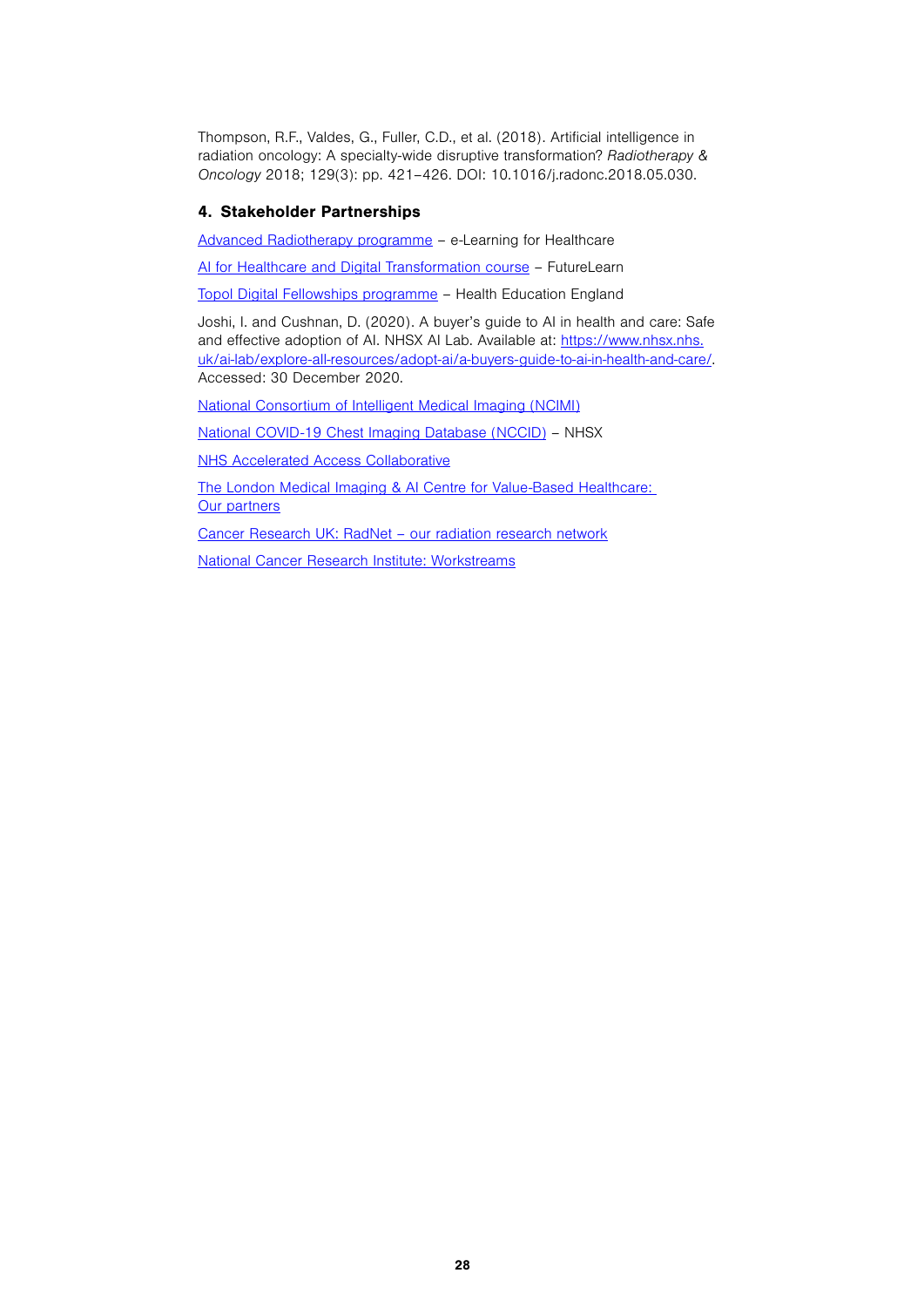# Appendix One

SoR Artificial Intelligence Working Party members:

#### 1. Working party chair, Dr Christina Malamateniou<sup>1,2</sup>

PhD, MA, MAcadMEd, DIC, BScHons, SFHEA

Director of Postgraduate and Doctorate Programmes

1 Department of Radiography, Division of Midwifery and Radiography, School of Health Sciences, City, University of London 2 Visiting Lecturer, Perinatal Imaging and Health, King's College London

#### 2. Dr Sonyia McFadden3

FCR, PhD, MSc, PgDip, PgCUT, BScHons, FHEA

Senior Lecturer in Diagnostic Radiography and Imaging

3 School of Health Sciences, Ulster University

#### 3. Ms Yasmin McQuinlan<sup>4,5</sup>

BRT

4 Mirada Medical 5 Honorary Dosimetrist, Guy's and St Thomas' NHS Foundation Trust

#### 4. Dr Andrew England<sup>6</sup>

PhD, MSc, PgCert, BScHons

Senior Lecturer in Diagnostic Radiography 6 School of Allied Health Professions, Keele University, Staffordshire, UK

## 5. Dr Nicholas Woznitza<sup>7,8</sup>

PhD, PgDip, PgCert, BSc, FBIR, MASMIRT(AP)

#### Consultant Radiographer

7 Radiology Department, University College London Hospitals NHS Foundation Trust <sup>8</sup>School of Allied and Public Health Professions, Canterbury Christ Church University

#### 6. Mr. Simon Goldsworthy9

MSc, PgDip, BScHons

PhD Candidate/CoR Doctoral Fellowship, Therapeutic Radiographer

9 Beacon Centre Radiotherapy, Musgrove Park Hospital, Somerset NHS Foundation Trust

## 7. Mrs. Claire Currie<sup>10,11</sup>

MSc, PgCert LTHE, BScHons, MRSO (MRSC™)

10Programme Lead MSc Diagnostic Imaging, Glasgow Caledonian University 11MRI Specialist Radiographer, Queen Elizabeth University Hospital, Glasgow

#### 8. Ms Emily Skelton<sup>1,2</sup>

MSc, PgCert, BScHons, FHEA

1 Department of Radiography, Division of Midwifery and Radiography, School of Health Sciences, City, University of London 2 Perinatal Imaging and Health, King's College London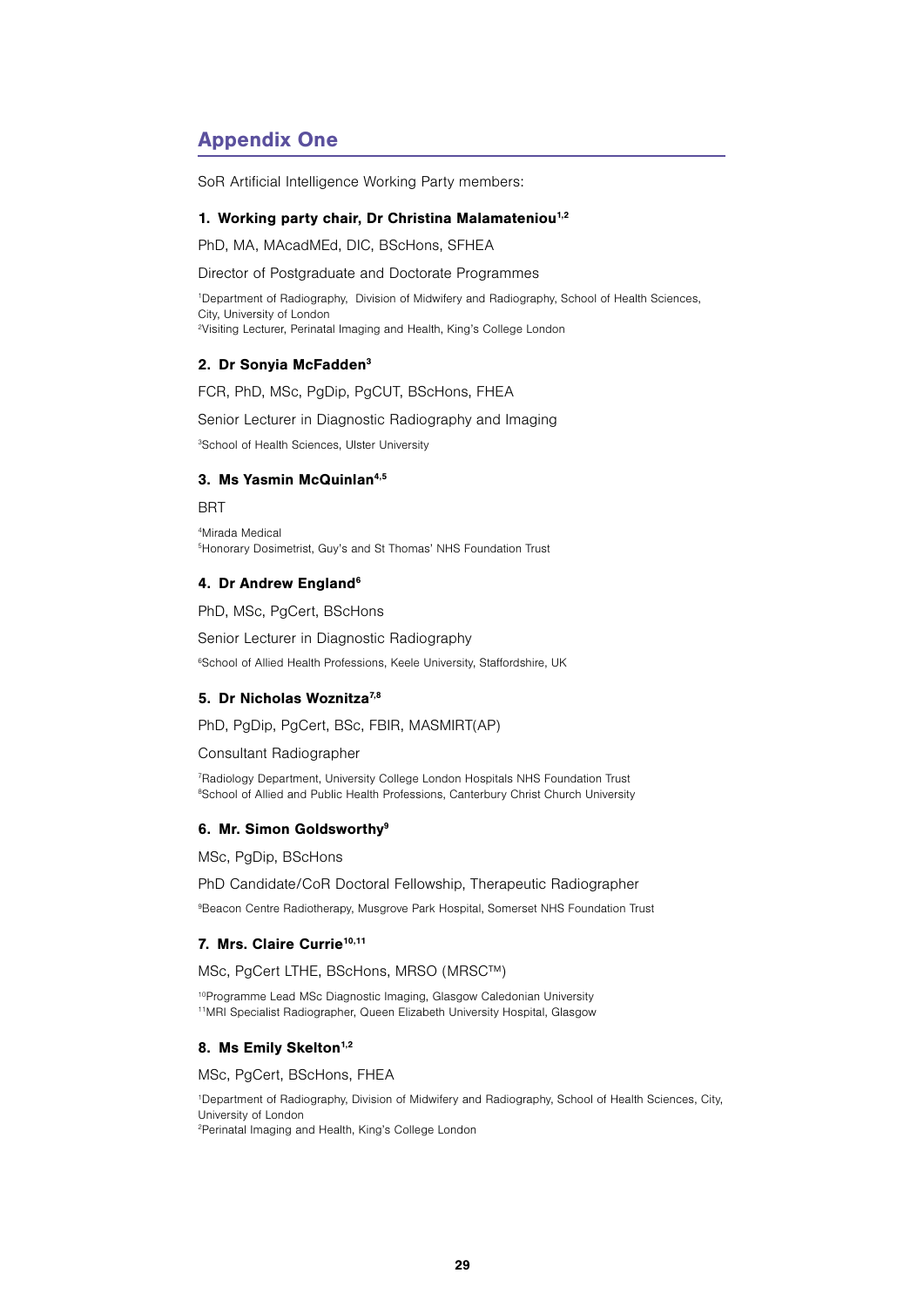## 9. Ms Kwun-Ye Chu<sup>12,13</sup>

MSc, BSc

12Department of Oncology, University of Oxford 13Radiotherapy Department, Oxford University Hospitals NHS Foundation Trust

#### 10. Mrs. Nooraven Alware<sup>14</sup>

DCR, PgDip in Medical Ultrasound

Supervising Sonographer Obstetrics and Gynaecology, Antenatal Care Ultrasound Department

14King George Hospital, Barking, Havering and Redbridge University Hospitals NHS Trust

#### 11. Mr. Paul Matthews<sup>15</sup>

PgDip, PgCert, BScHons

15Diagnostic Imaging Department, Surrey and Sussex Healthcare NHS Trust

## 12. Mrs. Rebecca Hawkesford<sup>16</sup>

BScHons

16SABR Lead, University Hospitals Coventry and Warwickshire NHS Trust

#### 13. Mr. Richard Tucker<sup>17</sup>

MSc, PgCert, BSc

<sup>17</sup>School of Allied Health and Social Care, College of Health, Psychology and Social Care, University of Derby

#### 14. Mrs. Wendy Town<sup>18</sup>

PgCert, BScHons

Senior Radiographer

18Dartford and Gravesham NHS Trust

#### 15. Working party vice-chair, Mrs. Jackie Matthew19,1

MRes, MSc, BScHons

19School of Biomedical Engineering and Imaging Sciences, King's College London 1 Visiting Lecturer, Department of Radiography, Division of Midwifery and Radiography, School of Health Sciences, City, University of London

## 16. Mr. Chris Kalinka<sup>20,21</sup>

MSc, DCR, DRI

20President, Society and College of Radiographers, 2020–2021 <sup>21</sup> Programme Manager, Strategic Programme Unit, NHS Wales Health Collaborative

#### 17. Dr Tracy O'Regan<sup>22</sup>

DProf, MSc, PgCTLCP, BScHons

Professional Officer for Clinical Imaging and Research

<sup>22</sup>The Society and College of Radiographers